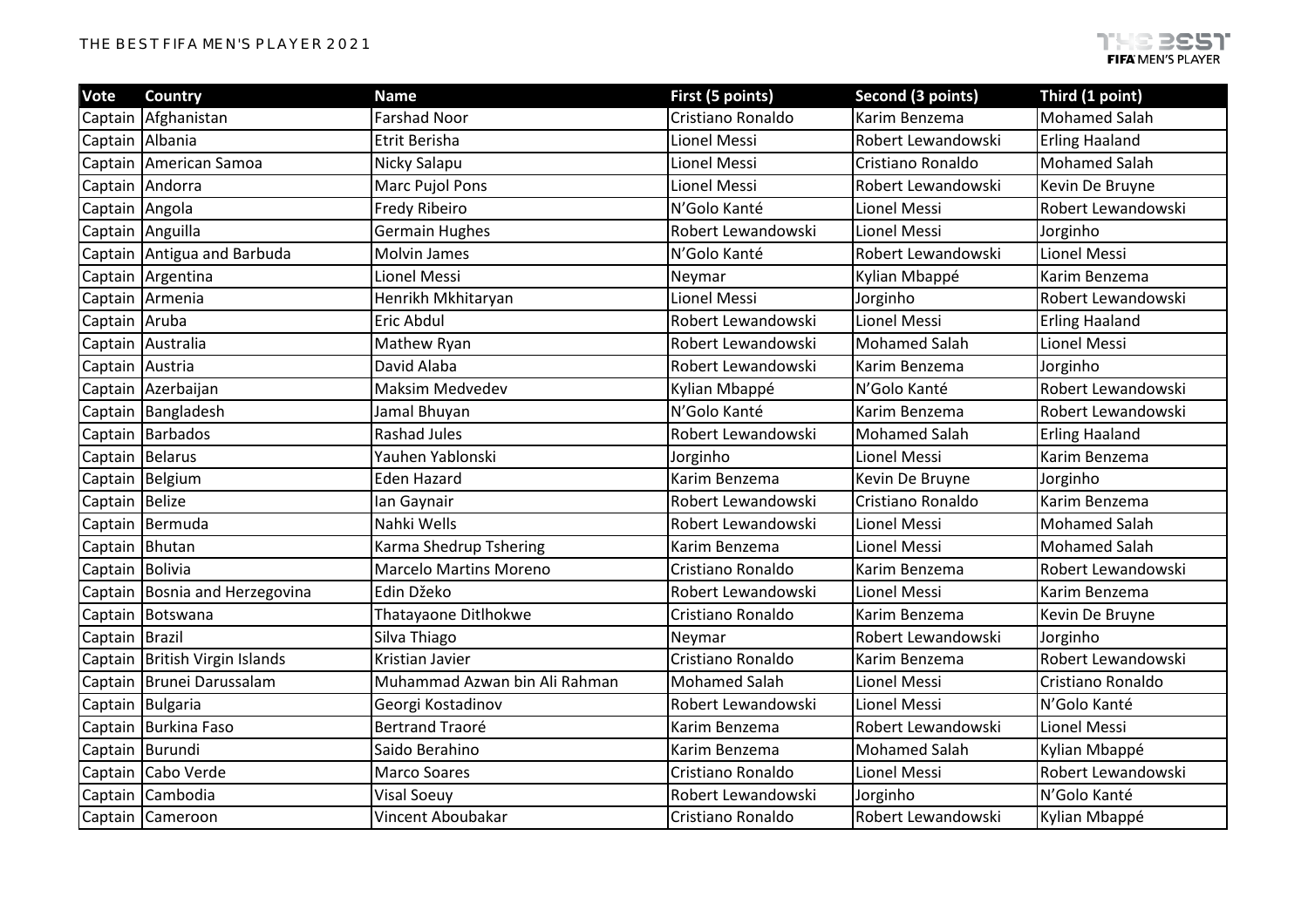| Captain Canada  |                                  | Atiba Hutchinson              | Robert Lewandowski | <b>Mohamed Salah</b> | Lionel Messi         |
|-----------------|----------------------------------|-------------------------------|--------------------|----------------------|----------------------|
|                 | Captain Cayman Islands           | Joshewa Frederick-Charlery    | Robert Lewandowski | <b>Mohamed Salah</b> | Cristiano Ronaldo    |
|                 | Captain Central African Republic | Saint Cyr Ngam-Ngam           | Karim Benzema      | Kylian Mbappé        | Neymar               |
| Captain Chad    |                                  | <b>Madtoingue Constant</b>    | Kylian Mbappé      | Robert Lewandowski   | Cristiano Ronaldo    |
| Captain Chile   |                                  | Claudio Bravo Muñoz           | Lionel Messi       | Robert Lewandowski   | <b>Mohamed Salah</b> |
|                 | Captain China PR                 | Xi Wu                         | Jorginho           | Lionel Messi         | <b>Mohamed Salah</b> |
|                 | Captain Chinese Taipei           | Chun-Ching Wu                 | Robert Lewandowski | Jorginho             | <b>Lionel Messi</b>  |
|                 | Captain Colombia                 | David Ospina Ramírez          | Lionel Messi       | Robert Lewandowski   | Cristiano Ronaldo    |
|                 | Captain Comoros                  | Nadjim Abdou                  | N'Golo Kanté       | Karim Benzema        | Robert Lewandowski   |
| Captain Congo   |                                  | Christoffer Mafoumbi          | Karim Benzema      | <b>Mohamed Salah</b> | N'Golo Kanté         |
|                 | Captain Congo DR                 | <b>Marcel Tisserand</b>       | Karim Benzema      | Robert Lewandowski   | N'Golo Kanté         |
|                 | Captain Costa Rica               | Bryan Ruiz González           | Robert Lewandowski | Lionel Messi         | Karim Benzema        |
| Captain Croatia |                                  | Luka Modrić                   | Karim Benzema      | Jorginho             | Robert Lewandowski   |
| Captain Cuba    |                                  | Aricheell Hernández Mora      | Kylian Mbappé      | Karim Benzema        | Cristiano Ronaldo    |
|                 | Captain Curaçao                  | Leandro Bacuna                | Lionel Messi       | <b>Mohamed Salah</b> | Robert Lewandowski   |
| Captain Cyprus  |                                  | Kostakis Artymatas            | Karim Benzema      | Kevin De Bruyne      | N'Golo Kanté         |
|                 | Captain Czech Republic           | Tomáš Souček                  | Robert Lewandowski | Cristiano Ronaldo    | <b>Mohamed Salah</b> |
|                 | Captain Denmark                  | Simon Kjaer                   | Robert Lewandowski | <b>Lionel Messi</b>  | Jorginho             |
|                 | Captain Djibouti                 | <b>Youssouf Batio</b>         | Cristiano Ronaldo  | Neymar               | Jorginho             |
|                 | Captain Dominica                 | <b>Glenson Vincent Prince</b> | Robert Lewandowski | Jorginho             | N'Golo Kanté         |
|                 | Captain   Dominican Republic     | Carlos Heredia Fontana        | Lionel Messi       | Robert Lewandowski   | Karim Benzema        |
|                 | Captain Ecuador                  | Enner Valencia Lastra         | Cristiano Ronaldo  | Kylian Mbappé        | <b>Lionel Messi</b>  |
| Captain Egypt   |                                  | <b>Mohamed Salah</b>          | Jorginho           | Lionel Messi         | Robert Lewandowski   |
|                 | Captain El Salvador              | Alex Roldan                   | Lionel Messi       | Jorginho             | <b>Mohamed Salah</b> |
| Captain England |                                  | Harry Kane                    | Robert Lewandowski | Lionel Messi         | N'Golo Kanté         |
|                 | Captain Equatorial Guinea        | Pedro Mba Obiang Avomo        | Jorginho           | Karim Benzema        | Robert Lewandowski   |
| Captain Estonia |                                  | Konstantin Vassiljev          | Lionel Messi       | Robert Lewandowski   | Jorginho             |
|                 | Captain Eswatini                 | Sanele Tshawuka               | Lionel Messi       | Cristiano Ronaldo    | Robert Lewandowski   |
|                 | Captain Ethiopia                 | Getaneh Kebede Gebeto         | Robert Lewandowski | Lionel Messi         | <b>Mohamed Salah</b> |
|                 | Captain   Faroe Islands          | <b>Hallur Hansson</b>         | N'Golo Kanté       | Kylian Mbappé        | Cristiano Ronaldo    |
| Captain Fiji    |                                  | Roy Krishna                   | Robert Lewandowski | Lionel Messi         | <b>Mohamed Salah</b> |
| Captain Finland |                                  | Lukas Hradecky                | Robert Lewandowski | Jorginho             | <b>Lionel Messi</b>  |
| Captain France  |                                  | <b>Hugo Lloris</b>            | Karim Benzema      | Kylian Mbappé        | N'Golo Kanté         |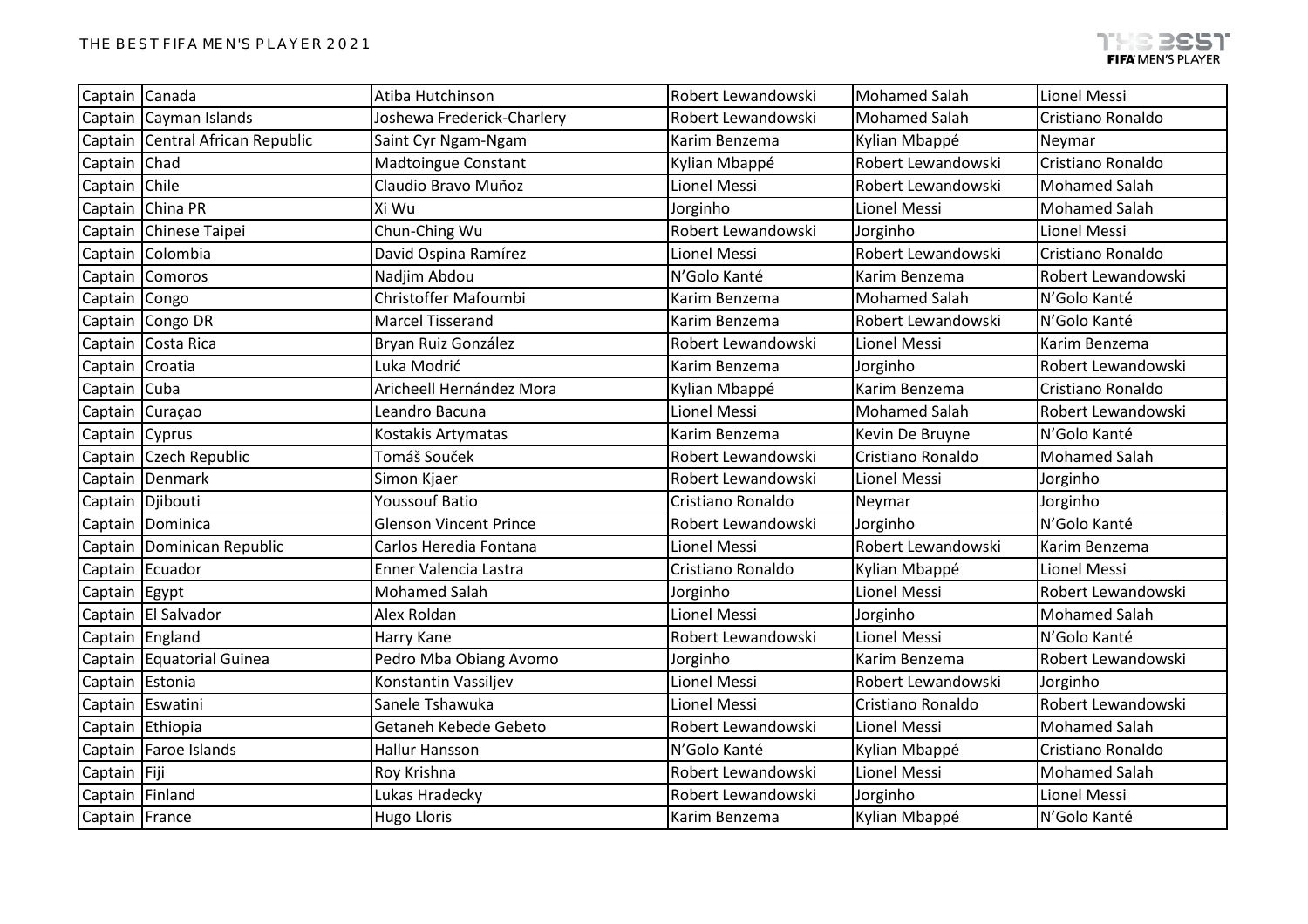| Captain Gambia  |                         | <b>Omar Colley</b>           | Robert Lewandowski   | Lionel Messi         | Cristiano Ronaldo    |
|-----------------|-------------------------|------------------------------|----------------------|----------------------|----------------------|
| Captain Georgia |                         | Jaba Kankava                 | Lionel Messi         | N'Golo Kanté         | Jorginho             |
|                 | Captain Germany         | <b>Manuel Neuer</b>          | Robert Lewandowski   | <b>Mohamed Salah</b> | N'Golo Kanté         |
| Captain Ghana   |                         | Andre Ayew                   | <b>Mohamed Salah</b> | Karim Benzema        | N'Golo Kanté         |
|                 | Captain Gibraltar       | Roy Chipolina                | Robert Lewandowski   | <b>Mohamed Salah</b> | Lionel Messi         |
| Captain Greece  |                         | <b>Anastasios Bakasetas</b>  | Robert Lewandowski   | <b>Lionel Messi</b>  | Cristiano Ronaldo    |
|                 | Captain Grenada         | <b>Aaron Pierre</b>          | Robert Lewandowski   | <b>Mohamed Salah</b> | N'Golo Kanté         |
| Captain Guam    |                         | Jason Ryan Quitugua Cunliffe | Lionel Messi         | Robert Lewandowski   | Karim Benzema        |
|                 | Captain Guatemala       | José Carlos Pinto Samayoa    | Lionel Messi         | Robert Lewandowski   | Kylian Mbappé        |
|                 | Captain Guinea-Bissau   | Jonas Asvedo Mendes          | N'Golo Kanté         | Cristiano Ronaldo    | Robert Lewandowski   |
| Captain Guyana  |                         | <b>Matthew Briggs</b>        | <b>Mohamed Salah</b> | Cristiano Ronaldo    | Lionel Messi         |
| Captain Haiti   |                         | Soni Mustivar                | Robert Lewandowski   | Karim Benzema        | Jorginho             |
|                 | Captain Honduras        | Maynor Figueroa              | Robert Lewandowski   | Karim Benzema        | N'Golo Kanté         |
|                 | Captain Hong Kong       | Yang Huang                   | Robert Lewandowski   | <b>Lionel Messi</b>  | Jorginho             |
|                 | Captain Hungary         | Ádám Szalai                  | Cristiano Ronaldo    | Robert Lewandowski   | Lionel Messi         |
| Captain Iceland |                         | Birkir Bjarnason             | Robert Lewandowski   | Jorginho             | <b>Mohamed Salah</b> |
| Captain India   |                         | Sunil Chhetri                | Robert Lewandowski   | Lionel Messi         | Jorginho             |
|                 | Captain Indonesia       | Darmono Evan Dimas           | Lionel Messi         | Cristiano Ronaldo    | Neymar               |
| Captain IR Iran |                         | Ehsan Hajisafi               | Robert Lewandowski   | Jorginho             | <b>Mohamed Salah</b> |
| Captain   Iraq  |                         | Amjed Attwan                 | N'Golo Kanté         | Lionel Messi         | <b>Mohamed Salah</b> |
| Captain Israel  |                         | <b>Bibars Natcho</b>         | Lionel Messi         | Robert Lewandowski   | Karim Benzema        |
| Captain         | Italy                   | Giorgio Chiellini            | Jorginho             | Robert Lewandowski   | N'Golo Kanté         |
| Captain         | Japan                   | Maya Yoshida                 | Robert Lewandowski   | Kevin De Bruyne      | <b>Mohamed Salah</b> |
| Captain         | Jordan                  | <b>Mutaz Yassin</b>          | <b>Mohamed Salah</b> | Lionel Messi         | Karim Benzema        |
|                 | Captain Kazakhstan      | <b>Azat Nurgaliyev</b>       | Robert Lewandowski   | Karim Benzema        | Cristiano Ronaldo    |
| Captain Kenya   |                         | Michael Olunga Ogada         | Robert Lewandowski   | Cristiano Ronaldo    | Lionel Messi         |
|                 | Captain Korea DPR       | Il-Gwan Jong                 | Cristiano Ronaldo    | Neymar               | Lionel Messi         |
|                 | Captain Korea Republic  | Heung Min Son                | Robert Lewandowski   | Lionel Messi         | N'Golo Kanté         |
| Captain Kosovo  |                         | Samir Ujkani                 | Robert Lewandowski   | <b>Mohamed Salah</b> | Lionel Messi         |
| Captain Kuwait  |                         | Bader Almotawaa              | Lionel Messi         | <b>Mohamed Salah</b> | Karim Benzema        |
|                 | Captain Kyrgyz Republic | Valerii Kichin               | Cristiano Ronaldo    | Robert Lewandowski   | Karim Benzema        |
| Captain Laos    |                         | Soukaphone Vongchiengkham    | Lionel Messi         | N'Golo Kanté         | Neymar               |
| Captain Latvia  |                         | Antonijs Černomordijs        | Robert Lewandowski   | Lionel Messi         | Jorginho             |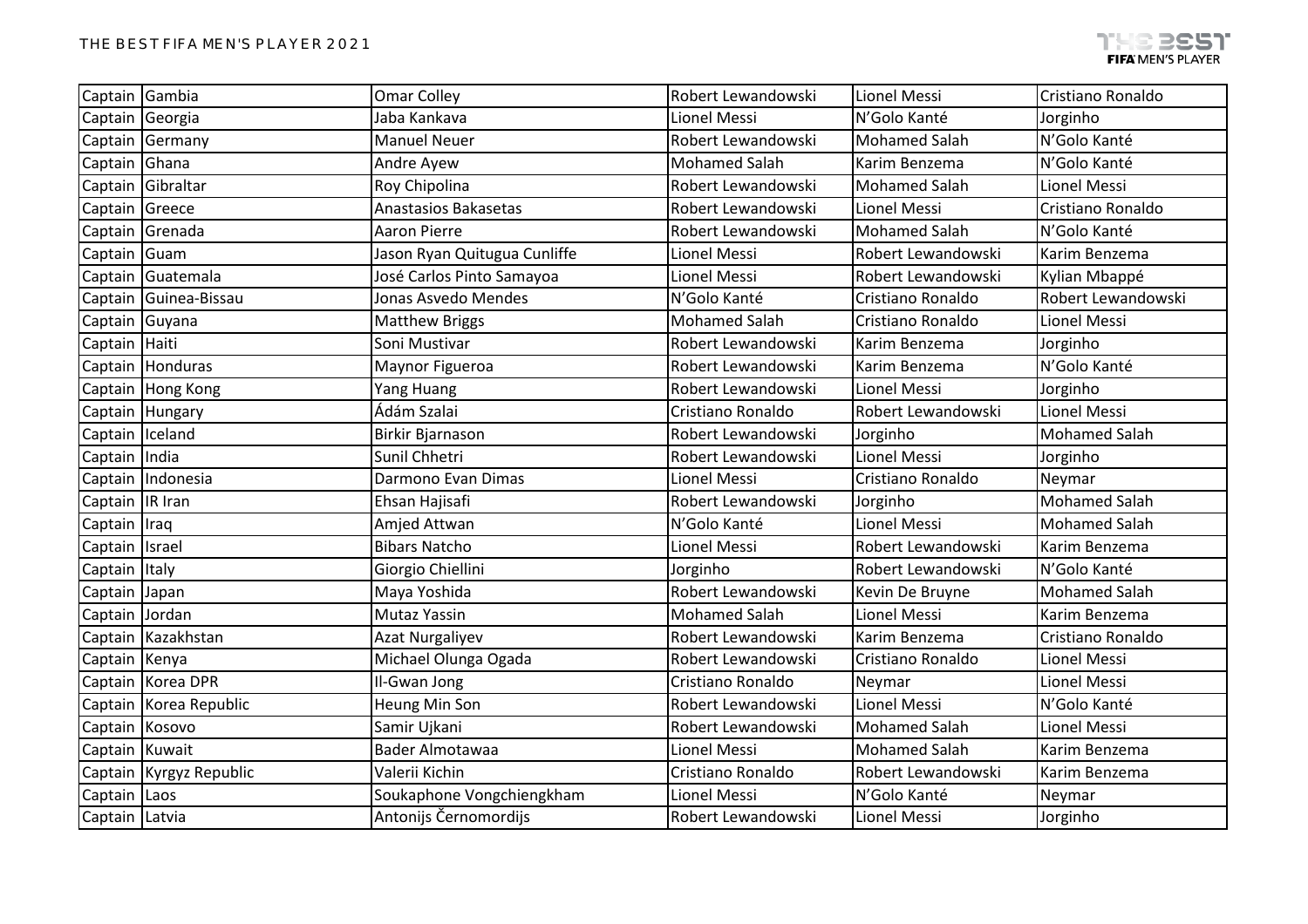|                 | Captain Lebanon          | <b>Hassan Maatouk</b>            | Lionel Messi         | Robert Lewandowski    | <b>Mohamed Salah</b> |  |
|-----------------|--------------------------|----------------------------------|----------------------|-----------------------|----------------------|--|
| Captain Lesotho |                          | <b>Basia Kenneth Makepe</b>      | Robert Lewandowski   | Cristiano Ronaldo     | Karim Benzema        |  |
|                 | Captain Liechtenstein    | Nicolas Hasler                   | <b>Lionel Messi</b>  | Robert Lewandowski    | Karim Benzema        |  |
|                 | Captain Lithuania        | <b>Ernestas Setkus</b>           | <b>Mohamed Salah</b> | Robert Lewandowski    | Kylian Mbappé        |  |
|                 | Captain Luxembourg       | Laurent Jans                     | Robert Lewandowski   | N'Golo Kanté          | Lionel Messi         |  |
| Captain Macau   |                          | Nicholas Mário De Almeida Torrão | Robert Lewandowski   | Cristiano Ronaldo     | Lionel Messi         |  |
|                 | Captain Madagascar       | Ibrahim Samuel Amada             | Robert Lewandowski   | Jorginho              | N'Golo Kanté         |  |
| Captain Malawi  |                          | Limbikani Mzava                  | Karim Benzema        | <b>Mohamed Salah</b>  | Kylian Mbappé        |  |
|                 | Captain Malaysia         | Aidil Zafuan Radzak              | Robert Lewandowski   | Cristiano Ronaldo     | Lionel Messi         |  |
|                 | Captain Maldives         | Akram Abdul Ghanee               | Lionel Messi         | Robert Lewandowski    | Jorginho             |  |
| Captain   Mali  |                          | Hamari Traoré                    | N'Golo Kanté         | Karim Benzema         | <b>Mohamed Salah</b> |  |
| Captain   Malta |                          | Andrei Agius                     | Lionel Messi         | Robert Lewandowski    | Jorginho             |  |
|                 | Captain Mauritania       | Abdoul Ba                        | Robert Lewandowski   | <b>Mohamed Salah</b>  | N'Golo Kanté         |  |
|                 | Captain   Mauritius      | Lindsay Rose                     | Robert Lewandowski   | N'Golo Kanté          | <b>Mohamed Salah</b> |  |
| Captain Mexico  |                          | Guillermo Ochoa                  | Lionel Messi         | Robert Lewandowski    | Cristiano Ronaldo    |  |
|                 | Captain Moldova          | Artur Ionita                     | Robert Lewandowski   | Jorginho              | Lionel Messi         |  |
|                 | Captain Mongolia         | Tsend-Ayush Khurelbaatar         | Robert Lewandowski   | Jorginho              | N'Golo Kanté         |  |
|                 | Captain Montenegro       | Stevan Jovetić                   | Robert Lewandowski   | Karim Benzema         | Lionel Messi         |  |
|                 | Captain   Montserrat     | Lyle Taylor                      | Robert Lewandowski   | <b>Erling Haaland</b> | Lionel Messi         |  |
|                 | Captain   Morocco        | Romain Ghanem Saïss              | Karim Benzema        | Lionel Messi          | Robert Lewandowski   |  |
|                 | Captain Mozambique       | Elias Gaspar Pelembe             | Lionel Messi         | Cristiano Ronaldo     | Robert Lewandowski   |  |
|                 | Captain Myanmar          | Maung Maung Lwin                 | Robert Lewandowski   | N'Golo Kanté          | Cristiano Ronaldo    |  |
|                 | Captain Namibia          | Petrus Shitembi                  | Robert Lewandowski   | Karim Benzema         | Jorginho             |  |
| Captain Nepal   |                          | Kiran Chemjong                   | Lionel Messi         | Cristiano Ronaldo     | Robert Lewandowski   |  |
|                 | Captain Netherlands      | Virgil van Dijk                  | <b>Mohamed Salah</b> | Robert Lewandowski    | N'Golo Kanté         |  |
|                 | Captain New Caledonia    | Joel Wakanumune                  | N'Golo Kanté         | <b>Mohamed Salah</b>  | Karim Benzema        |  |
|                 | Captain New Zealand      | <b>Winston Reid</b>              | Robert Lewandowski   | <b>Lionel Messi</b>   | Cristiano Ronaldo    |  |
|                 | Captain Nicaragua        | Juan Barrera                     | Robert Lewandowski   | Cristiano Ronaldo     | N'Golo Kanté         |  |
| Captain Niger   |                          | Youssouf Oumarou                 | Karim Benzema        | Robert Lewandowski    | Jorginho             |  |
| Captain Nigeria |                          | <b>Ahmed Musa</b>                | Robert Lewandowski   | <b>Mohamed Salah</b>  | Jorginho             |  |
|                 | Captain North Macedonia  | Stefan Ristovski                 | Robert Lewandowski   | Lionel Messi          | Cristiano Ronaldo    |  |
|                 | Captain Northern Ireland | <b>Steven Davis</b>              | Robert Lewandowski   | Lionel Messi          | <b>Mohamed Salah</b> |  |
| Captain Norway  |                          | Martin Ødegaard                  | Karim Benzema        | <b>Erling Haaland</b> | Lionel Messi         |  |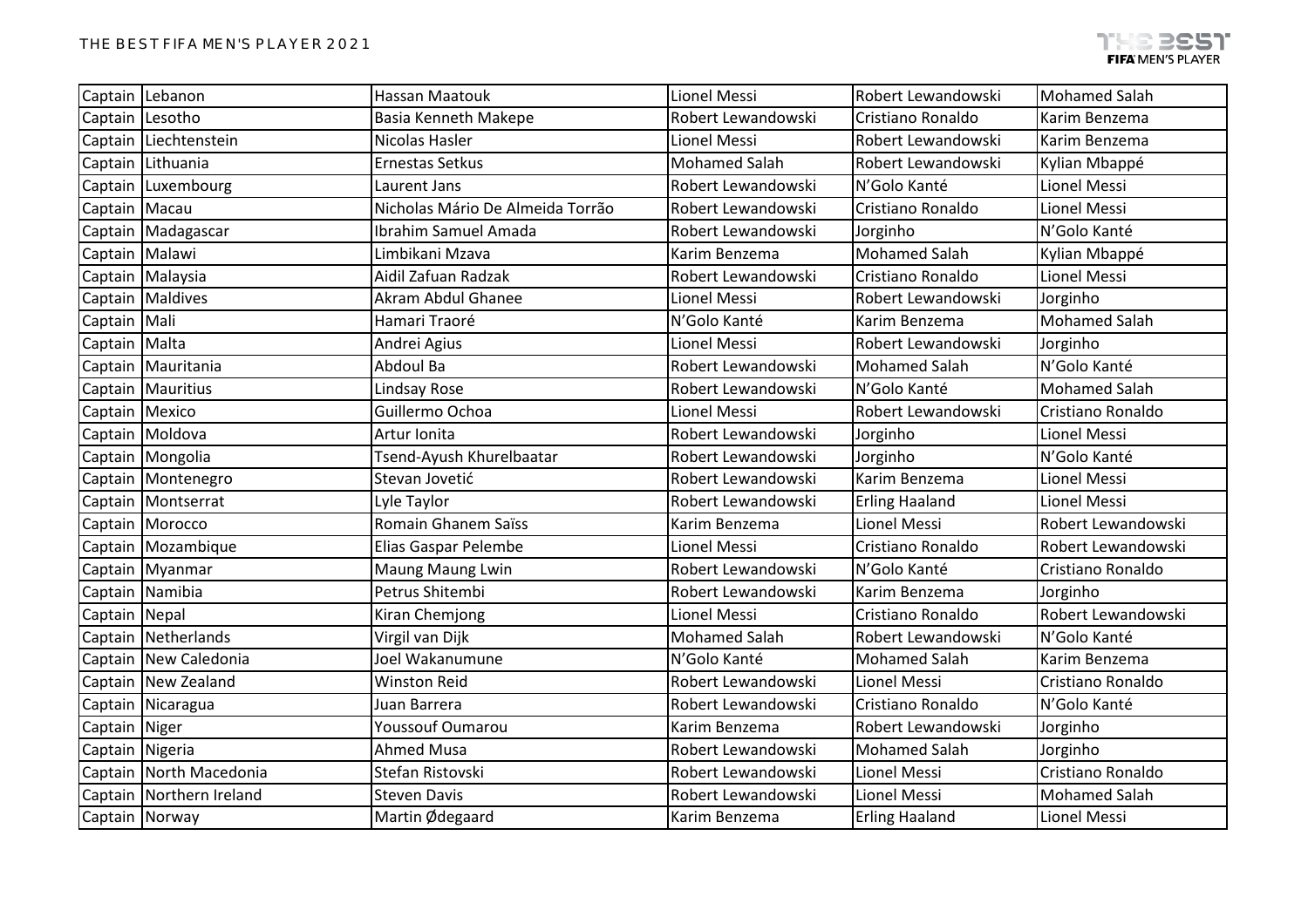| Captain Oman   |                               | Mohsin Jouhar                | Lionel Messi         | <b>Mohamed Salah</b> | Karim Benzema         |
|----------------|-------------------------------|------------------------------|----------------------|----------------------|-----------------------|
|                | Captain Palestine             | Abdelatif Albahdari          | <b>Mohamed Salah</b> | Karim Benzema        | Robert Lewandowski    |
|                | Captain Panama                | Anibal Godoy                 | Karim Benzema        | Robert Lewandowski   | Cristiano Ronaldo     |
|                | Captain Papua New Guinea      | David Muta                   | Lionel Messi         | <b>Mohamed Salah</b> | N'Golo Kanté          |
|                | Captain Paraguay              | Gustavo Gómez                | Lionel Messi         | Neymar               | Cristiano Ronaldo     |
| Captain Peru   |                               | José Paolo Guerrero Gonzales | <b>Mohamed Salah</b> | Lionel Messi         | Kevin De Bruyne       |
|                | Captain Philippines           | Stephan Markus Schröck       | Robert Lewandowski   | Lionel Messi         | Karim Benzema         |
| Captain Poland |                               | Robert Lewandowski           | Jorginho             | Lionel Messi         | Cristiano Ronaldo     |
|                | Captain Portugal              | Cristiano Ronaldo            | Robert Lewandowski   | N'Golo Kanté         | Jorginho              |
|                | Captain   Puerto Rico         | Nicolas Cardona              | Lionel Messi         | Robert Lewandowski   | Jorginho              |
| Captain Qatar  |                               | Hassan Alhaydos              | <b>Mohamed Salah</b> | Karim Benzema        | <b>Lionel Messi</b>   |
|                | Captain Republic of Ireland   | Seamus Coleman               | Robert Lewandowski   | Lionel Messi         | N'Golo Kanté          |
|                | Captain Romania               | Vlad Chiriches               | Jorginho             | Robert Lewandowski   | Cristiano Ronaldo     |
| Captain Russia |                               | Georgii Dzhikiia             | Robert Lewandowski   | Cristiano Ronaldo    | <b>Lionel Messi</b>   |
|                | Captain Rwanda                | Haruna Niyonzima             | Lionel Messi         | Neymar               | <b>Mohamed Salah</b>  |
| Captain Samoa  |                               | Andrew Setefano              | Lionel Messi         | Robert Lewandowski   | <b>Mohamed Salah</b>  |
|                | Captain San Marino            | Manuel Battistini            | Robert Lewandowski   | Jorginho             | Kylian Mbappé         |
|                | Captain São Tomé and Príncipe | Joazhifel Sousa Pontes       | Cristiano Ronaldo    | Robert Lewandowski   | <b>Mohamed Salah</b>  |
|                | Captain Saudi Arabia          | Salman Alfaraj               | Kevin De Bruyne      | Lionel Messi         | <b>Mohamed Salah</b>  |
|                | Captain Scotland              | Andrew Robertson             | <b>Mohamed Salah</b> | Robert Lewandowski   | Lionel Messi          |
|                | Captain Senegal               | Kalidou Koulibaly            | Robert Lewandowski   | Karim Benzema        | Jorginho              |
| Captain Serbia |                               | Dušan Tadić                  | Robert Lewandowski   | Karim Benzema        | Kevin De Bruyne       |
|                | Captain Sierra Leone          | Yeami Dunia                  | Robert Lewandowski   | Karim Benzema        | Cristiano Ronaldo     |
|                | Captain Singapore             | Hariss Harun                 | Robert Lewandowski   | Jorginho             | <b>Mohamed Salah</b>  |
|                | Captain Slovakia              | Marek Hamsik                 | Robert Lewandowski   | Lionel Messi         | Jorginho              |
|                | Captain Slovenia              | Jan Oblak                    | Lionel Messi         | N'Golo Kanté         | Robert Lewandowski    |
|                | Captain Solomon Islands       | Jerry Donga                  | Lionel Messi         | N'Golo Kanté         | Kevin De Bruyne       |
|                | Captain Somalia               | <b>Omar Mohamed</b>          | Lionel Messi         | Robert Lewandowski   | Karim Benzema         |
|                | Captain South Africa          | Ronwen Williams              | Robert Lewandowski   | Karim Benzema        | N'Golo Kanté          |
|                | Captain South Sudan           | Peter Mabok                  | Robert Lewandowski   | Karim Benzema        | Cristiano Ronaldo     |
| Captain Spain  |                               | Sergio Busquets Burgos       | Lionel Messi         | Robert Lewandowski   | <b>Erling Haaland</b> |
|                | Captain Sri Lanka             | Sujan Perera                 | Robert Lewandowski   | Lionel Messi         | Jorginho              |
|                | Captain St Kitts and Nevis    | Julani Archibald             | Robert Lewandowski   | Jorginho             | Karim Benzema         |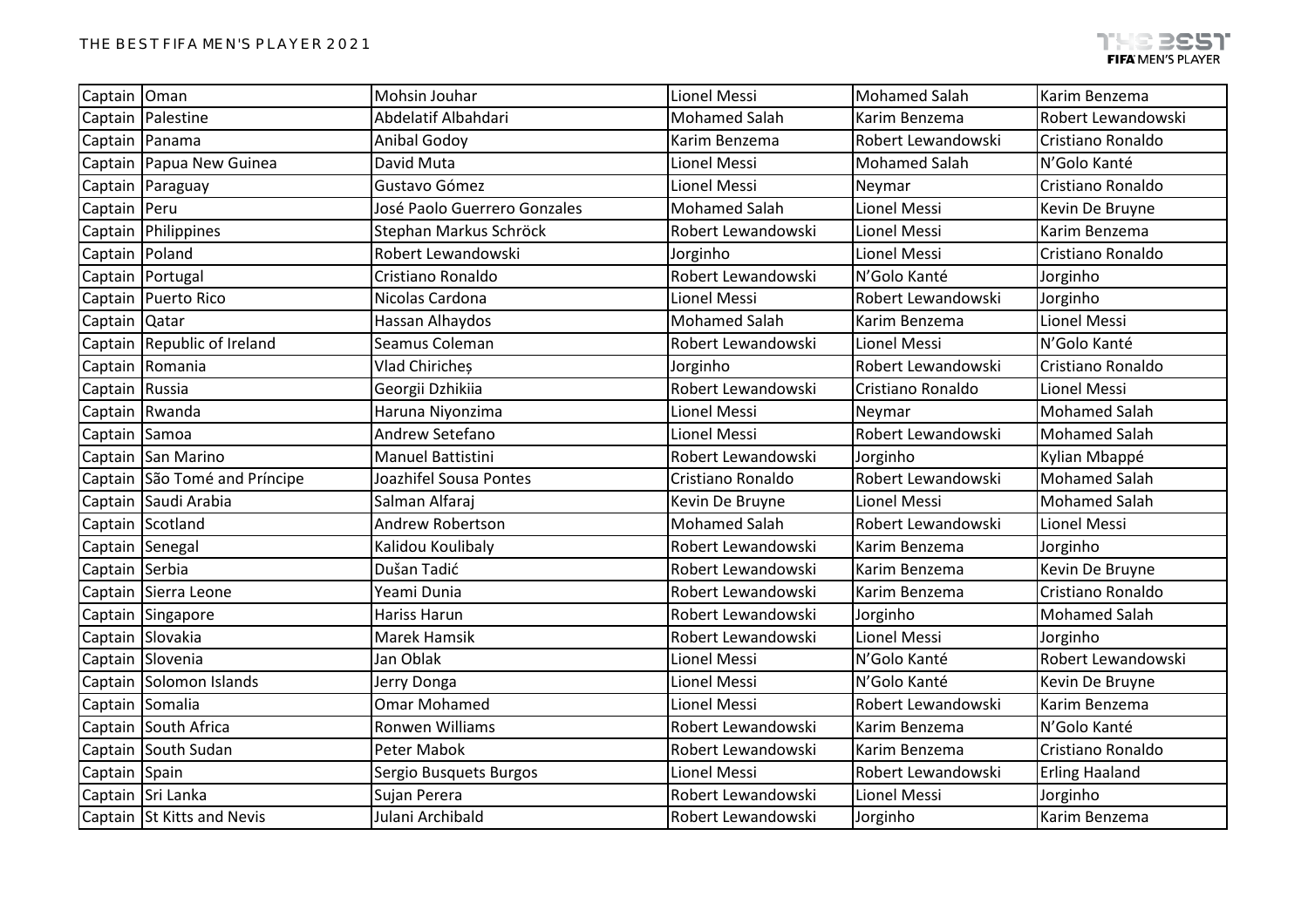| Captain St Lucia |                                       | <b>Melvin Doxilly</b>       | Robert Lewandowski   | Jorginho             | Lionel Messi         |
|------------------|---------------------------------------|-----------------------------|----------------------|----------------------|----------------------|
|                  | Captain St Vincent and the Grenadines | Dorren Hamlet               | Karim Benzema        | N'Golo Kanté         | <b>Mohamed Salah</b> |
|                  | Captain Sweden                        | Victor Lindelöf             | Cristiano Ronaldo    | Robert Lewandowski   | Karim Benzema        |
|                  | Captain Switzerland                   | Granit Xhaka                | <b>Mohamed Salah</b> | Cristiano Ronaldo    | Karim Benzema        |
| Captain Syria    |                                       | Omar Alsomah                | <b>Mohamed Salah</b> | Cristiano Ronaldo    | Kylian Mbappé        |
| Captain          | Tahiti                                | Teaonui Tehau               | Robert Lewandowski   | Karim Benzema        | Kylian Mbappé        |
|                  | Captain Tajikistan                    | Alisher Dzhalilov           | Cristiano Ronaldo    | Robert Lewandowski   | Karim Benzema        |
| Captain          | Tanzania                              | Mbwana Ally Samatta         | Robert Lewandowski   | <b>Mohamed Salah</b> | Jorginho             |
|                  | Captain Thailand                      | Chanathip Songkrasin        | Lionel Messi         | Robert Lewandowski   | N'Golo Kanté         |
|                  | Captain Timor-Leste                   | Armindo Correia De Almeida  | Cristiano Ronaldo    | Kevin De Bruyne      | Karim Benzema        |
| Captain Togo     |                                       | Dakonam Ortega Djené        | <b>Mohamed Salah</b> | N'Golo Kanté         | Robert Lewandowski   |
| Captain Tonga    |                                       | Hemaloto Polovili           | Lionel Messi         | Cristiano Ronaldo    | Robert Lewandowski   |
|                  | Captain Trinidad and Tobago           | Khaleem Hyland              | Jorginho             | Lionel Messi         | N'Golo Kanté         |
| Captain Tunisia  |                                       | Youssef Msakni              | <b>Mohamed Salah</b> | Karim Benzema        | <b>Lionel Messi</b>  |
| Captain Turkey   |                                       | <b>Burak Yilmaz</b>         | Robert Lewandowski   | Karim Benzema        | <b>Mohamed Salah</b> |
|                  | Captain Turkmenistan                  | Arslan Amanov               | Robert Lewandowski   | Lionel Messi         | N'Golo Kanté         |
|                  | Captain Turks and Caicos Islands      | <b>Billy Forbes</b>         | Karim Benzema        | Robert Lewandowski   | Cristiano Ronaldo    |
|                  | Captain Uganda                        | <b>Emmanuel Arnold Okwi</b> | Lionel Messi         | Robert Lewandowski   | <b>Mohamed Salah</b> |
|                  | Captain Ukraine                       | Andrii Piatov               | Robert Lewandowski   | Jorginho             | Kevin De Bruyne      |
|                  | Captain United Arab Emirates          | Ismaeil Matar               | <b>Mohamed Salah</b> | Karim Benzema        | Robert Lewandowski   |
|                  | Captain Uruguay                       | Diego Godín                 | N'Golo Kanté         | Jorginho             | Lionel Messi         |
|                  | Captain US Virgin Islands             | Lionel Brown                | Robert Lewandowski   | Cristiano Ronaldo    | Lionel Messi         |
| Captain USA      |                                       | <b>Tyler Adams</b>          | Robert Lewandowski   | Jorginho             | Lionel Messi         |
|                  | Captain Uzbekistan                    | <b>Eldor Shomurodov</b>     | Robert Lewandowski   | <b>Mohamed Salah</b> | N'Golo Kanté         |
|                  | Captain Vanuatu                       | <b>Brian Kaltak</b>         | Lionel Messi         | Cristiano Ronaldo    | <b>Mohamed Salah</b> |
|                  | Captain   Venezuela                   | Tomás Rincón                | Robert Lewandowski   | <b>Lionel Messi</b>  | Karim Benzema        |
|                  | Captain Vietnam                       | Que Ngoc Hai                | Karim Benzema        | Robert Lewandowski   | <b>Lionel Messi</b>  |
| Captain Wales    |                                       | <b>Gareth Bale</b>          | Robert Lewandowski   | Karim Benzema        | <b>Mohamed Salah</b> |
| Captain          | Yemen                                 | Sadeg Ahmed                 | <b>Mohamed Salah</b> | Lionel Messi         | N'Golo Kanté         |
| Captain Zambia   |                                       | <b>Enock Mwepu</b>          | Robert Lewandowski   | <b>Mohamed Salah</b> | Karim Benzema        |
|                  | Captain Zimbabwe                      | Knowledge Musona            | <b>Mohamed Salah</b> | Robert Lewandowski   | Kevin De Bruyne      |
| Coach            | Afghanistan                           | Anosuh Dasgir               | Lionel Messi         | Karim Benzema        | Kevin De Bruyne      |
| Coach            | Albania                               | Edoardo Reja                | Jorginho             | Robert Lewandowski   | <b>Lionel Messi</b>  |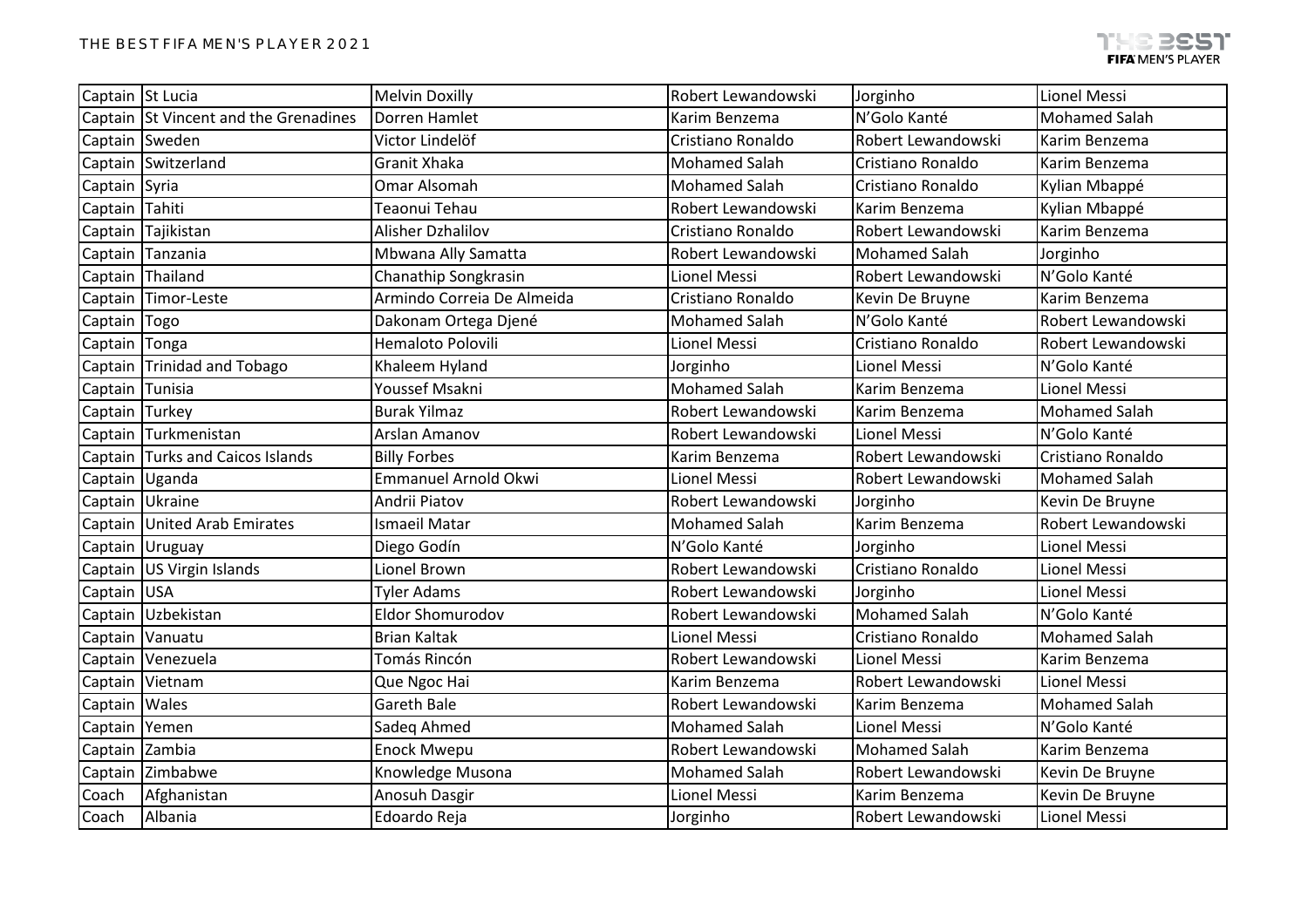| Coach | Algeria                       | Djamel Belmadi                  | Karim Benzema        | <b>Mohamed Salah</b> | N'Golo Kanté          |
|-------|-------------------------------|---------------------------------|----------------------|----------------------|-----------------------|
| Coach | American Samoa                | Tunoa Lui                       | Lionel Messi         | Cristiano Ronaldo    | Neymar                |
| Coach | Andorra                       | Koldo Alvarez De Eulate         | Robert Lewandowski   | N'Golo Kanté         | Lionel Messi          |
| Coach | Angola                        | Pedro Valdemar Soares Goncalves | <b>Mohamed Salah</b> | Cristiano Ronaldo    | Robert Lewandowski    |
| Coach | Anguilla                      | Stern John                      | <b>Mohamed Salah</b> | Lionel Messi         | Robert Lewandowski    |
| Coach | Antigua and Barbuda           | Lenny Hewlett                   | <b>Mohamed Salah</b> | Karim Benzema        | Jorginho              |
| Coach | Argentina                     | Lionel Scaloni                  | Lionel Messi         | Kylian Mbappé        | Neymar                |
| Coach | Armenia                       | Joaquín Jesús Caparros Camino   | Robert Lewandowski   | Karim Benzema        | <b>Erling Haaland</b> |
| Coach | Aruba                         | <b>Stanley Purl Menzo</b>       | Robert Lewandowski   | Karim Benzema        | N'Golo Kanté          |
| Coach | Australia                     | <b>Graham Arnold</b>            | Robert Lewandowski   | <b>Lionel Messi</b>  | <b>Mohamed Salah</b>  |
| Coach | Austria                       | Franco Foda                     | Robert Lewandowski   | <b>Mohamed Salah</b> | Jorginho              |
| Coach | Azerbaijan                    | Gianni De Biasi                 | Jorginho             | Robert Lewandowski   | <b>Mohamed Salah</b>  |
| Coach | <b>Bahamas</b>                | Nesly Jean                      | Karim Benzema        | Robert Lewandowski   | <b>Mohamed Salah</b>  |
| Coach | Bahrain                       | Hélio Filupe Dias Sousa         | Robert Lewandowski   | <b>Mohamed Salah</b> | Cristiano Ronaldo     |
| Coach | Bangladesh                    | <b>Paul Smalley</b>             | Robert Lewandowski   | Kevin De Bruyne      | <b>Mohamed Salah</b>  |
| Coach | <b>Barbados</b>               | <b>Russell Latapy</b>           | <b>Mohamed Salah</b> | Robert Lewandowski   | <b>Erling Haaland</b> |
| Coach | <b>Belarus</b>                | Heorhi Kandratsyeu              | Robert Lewandowski   | Karim Benzema        | <b>Mohamed Salah</b>  |
| Coach | Belgium                       | Roberto Martínez                | Kevin De Bruyne      | Jorginho             | Robert Lewandowski    |
| Coach | <b>Belize</b>                 | Dae Pelayo                      | Lionel Messi         | Cristiano Ronaldo    | Neymar                |
| Coach | Benin                         | Michel Dussuyer                 | Robert Lewandowski   | N'Golo Kanté         | Kylian Mbappé         |
| Coach | Bermuda                       | Kyle Lightbourne                | Robert Lewandowski   | Karim Benzema        | <b>Mohamed Salah</b>  |
| Coach | <b>Bhutan</b>                 | Pema Dorji                      | Robert Lewandowski   | N'Golo Kanté         | Kylian Mbappé         |
| Coach | <b>Bolivia</b>                | César Alejandro Farías          | Jorginho             | N'Golo Kanté         | Robert Lewandowski    |
| Coach | Bosnia and Herzegovina        | Ivaylo Petev Bogdanov           | Lionel Messi         | Kylian Mbappé        | <b>Mohamed Salah</b>  |
| Coach | Botswana                      | Letang Kgengwenyane             | <b>Mohamed Salah</b> | Kylian Mbappé        | Robert Lewandowski    |
| Coach | <b>Brazil</b>                 | Adenor Bachi                    | Robert Lewandowski   | <b>Mohamed Salah</b> | Karim Benzema         |
| Coach | <b>British Virgin Islands</b> | Chris Kiwomya                   | Jorginho             | Robert Lewandowski   | <b>Lionel Messi</b>   |
| Coach | Brunei Darussalam             | Raja Krishnasamy                | Cristiano Ronaldo    | <b>Mohamed Salah</b> | Lionel Messi          |
| Coach | <b>Bulgaria</b>               | Yasen Petrov                    | Robert Lewandowski   | <b>Mohamed Salah</b> | Karim Benzema         |
| Coach | <b>Burkina Faso</b>           | Kamou Malo                      | Robert Lewandowski   | Lionel Messi         | <b>Mohamed Salah</b>  |
| Coach | <b>Burundi</b>                | Jimmy Ndayizeye                 | Robert Lewandowski   | Karim Benzema        | <b>Mohamed Salah</b>  |
| Coach | Cabo Verde                    | Pedro Leitao Brito              | Lionel Messi         | Robert Lewandowski   | <b>Mohamed Salah</b>  |
| Coach | Cambodia                      | Ryu Hirose                      | Robert Lewandowski   | Kylian Mbappé        | <b>Mohamed Salah</b>  |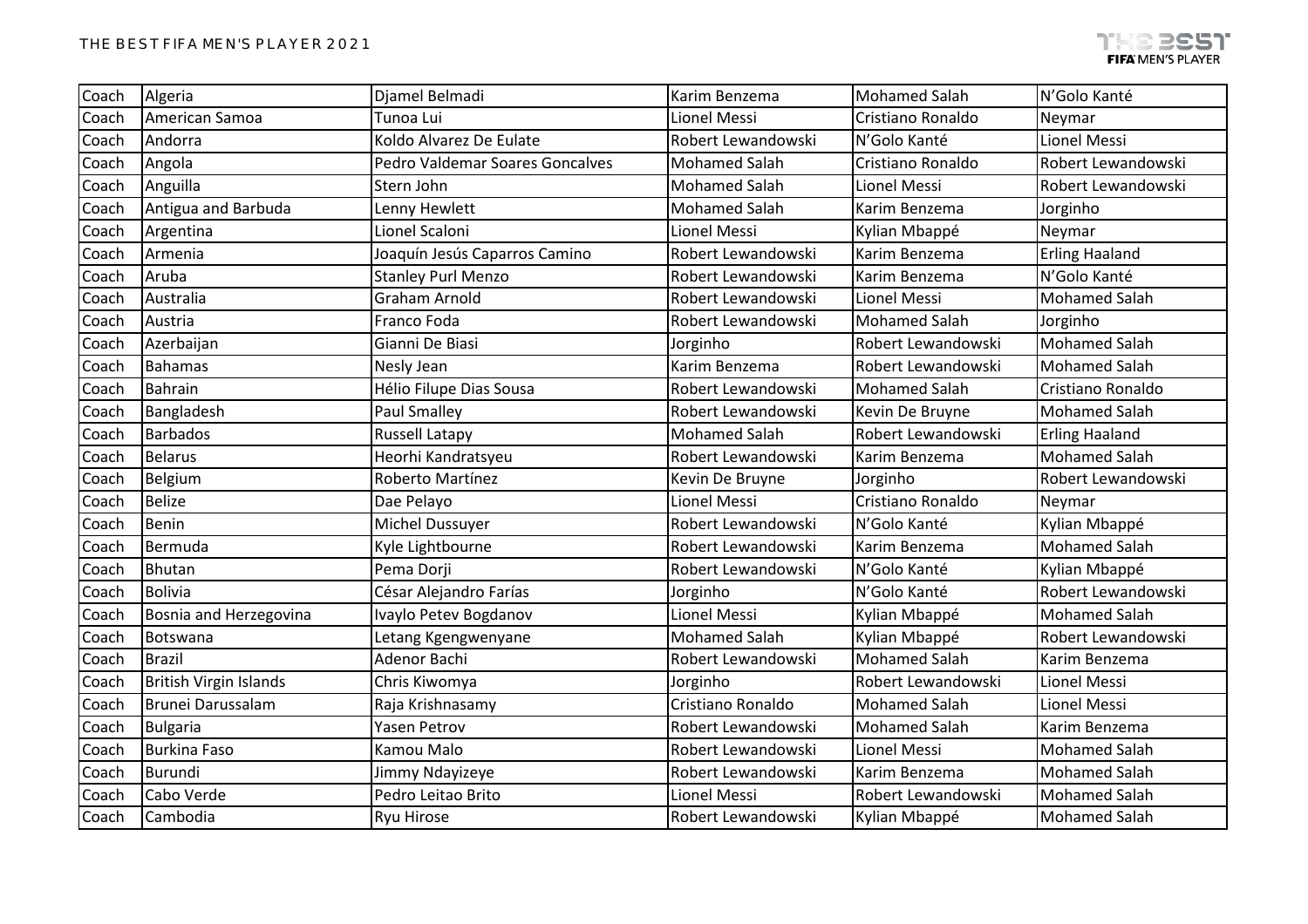| Coach | Cameroon                 | Antonio Conceição Oliveira    | Robert Lewandowski    | N'Golo Kanté         | <b>Mohamed Salah</b>  |
|-------|--------------------------|-------------------------------|-----------------------|----------------------|-----------------------|
| Coach | Canada                   | John Herdman                  | Robert Lewandowski    | Kevin De Bruyne      | Jorginho              |
| Coach | Cayman Islands           | Alexander González Garcés     | Lionel Messi          | Robert Lewandowski   | Kylian Mbappé         |
| Coach | Central African Republic | Raoul Savoy                   | Robert Lewandowski    | <b>Mohamed Salah</b> | Jorginho              |
| Coach | Chad                     | Amane Adoum Tounia            | Kylian Mbappé         | Robert Lewandowski   | Lionel Messi          |
| Coach | Chile                    | Martín Lasarte Arrospide      | Robert Lewandowski    | Karim Benzema        | <b>Erling Haaland</b> |
| Coach | China PR                 | Tie Li                        | Robert Lewandowski    | Lionel Messi         | Jorginho              |
| Coach | Chinese Taipei           | Yeh Hsien-Chung               | <b>Erling Haaland</b> | <b>Mohamed Salah</b> | Kevin De Bruyne       |
| Coach | Colombia                 | Reinaldo Rueda Rivera         | Lionel Messi          | Robert Lewandowski   | Karim Benzema         |
| Coach | Comoros                  | Amir Abdou                    | Karim Benzema         | Cristiano Ronaldo    | <b>Mohamed Salah</b>  |
| Coach | Congo                    | Put Paul Joseph F             | Robert Lewandowski    | Kevin De Bruyne      | <b>Mohamed Salah</b>  |
| Coach | Cook Islands             | Eukana Tahiri                 | Cristiano Ronaldo     | <b>Lionel Messi</b>  | Kylian Mbappé         |
| Coach | Costa Rica               | Luis Fernando Suárez          | Robert Lewandowski    | Karim Benzema        | Kevin De Bruyne       |
| Coach | Côte d'Ivoire            | <b>Patrice Beaumelle</b>      | Robert Lewandowski    | N'Golo Kanté         | Kylian Mbappé         |
| Coach | Croatia                  | Zlatko Dalić                  | Lionel Messi          | Robert Lewandowski   | Jorginho              |
| Coach | Cuba                     | Pablo Elier Sánchez Salgado   | Lionel Messi          | Robert Lewandowski   | Karim Benzema         |
| Coach | Curaçao                  | Patrick Stephan Kluivert      | Lionel Messi          | Robert Lewandowski   | <b>Mohamed Salah</b>  |
| Coach | Cyprus                   | Nikolaos Kostenoglou          | Cristiano Ronaldo     | Robert Lewandowski   | <b>Mohamed Salah</b>  |
| Coach | Czech Republic           | Jaroslav Šilhavý              | Jorginho              | Robert Lewandowski   | Cristiano Ronaldo     |
| Coach | <b>Denmark</b>           | Kasper Hjulmand               | Robert Lewandowski    | N'Golo Kanté         | Kevin De Bruyne       |
| Coach | Djibouti                 | <b>Mohamed Meraneh Hassan</b> | <b>Mohamed Salah</b>  | <b>Lionel Messi</b>  | Karim Benzema         |
| Coach | Dominica                 | Rajesh Latchoo                | <b>Mohamed Salah</b>  | N'Golo Kanté         | Kevin De Bruyne       |
| Coach | Dominican Republic       | <b>Walter Benítez Rosales</b> | N'Golo Kanté          | Karim Benzema        | Cristiano Ronaldo     |
| Coach | Ecuador                  | Gustavo Alfaro                | Lionel Messi          | Kevin De Bruyne      | Kylian Mbappé         |
| Coach | Egypt                    | <b>Carlos Queiroz</b>         | <b>Mohamed Salah</b>  | Cristiano Ronaldo    | Robert Lewandowski    |
| Coach | El Salvador              | Hugo Pérez                    | Robert Lewandowski    | <b>Mohamed Salah</b> | N'Golo Kanté          |
| Coach | England                  | Gareth Southgate              | Jorginho              | Kevin De Bruyne      | Lionel Messi          |
| Coach | <b>Equatorial Guinea</b> | Juan Micha Obiang Bicogo      | Robert Lewandowski    | Karim Benzema        | Cristiano Ronaldo     |
| Coach | Eritrea                  | Alemseghed Efrem Haile        | Cristiano Ronaldo     | Lionel Messi         | Kevin De Bruyne       |
| Coach | Estonia                  | <b>Thomas Häberli</b>         | <b>Lionel Messi</b>   | N'Golo Kanté         | <b>Mohamed Salah</b>  |
| Coach | Eswatini                 | Dominic Kunene                | Kylian Mbappé         | Kevin De Bruyne      | N'Golo Kanté          |
| Coach | Ethiopia                 | Wubetu Abate                  | <b>Lionel Messi</b>   | Robert Lewandowski   | <b>Mohamed Salah</b>  |
| Coach | Faroe Islands            | Håkan Ericson                 | <b>Mohamed Salah</b>  | Robert Lewandowski   | <b>Erling Haaland</b> |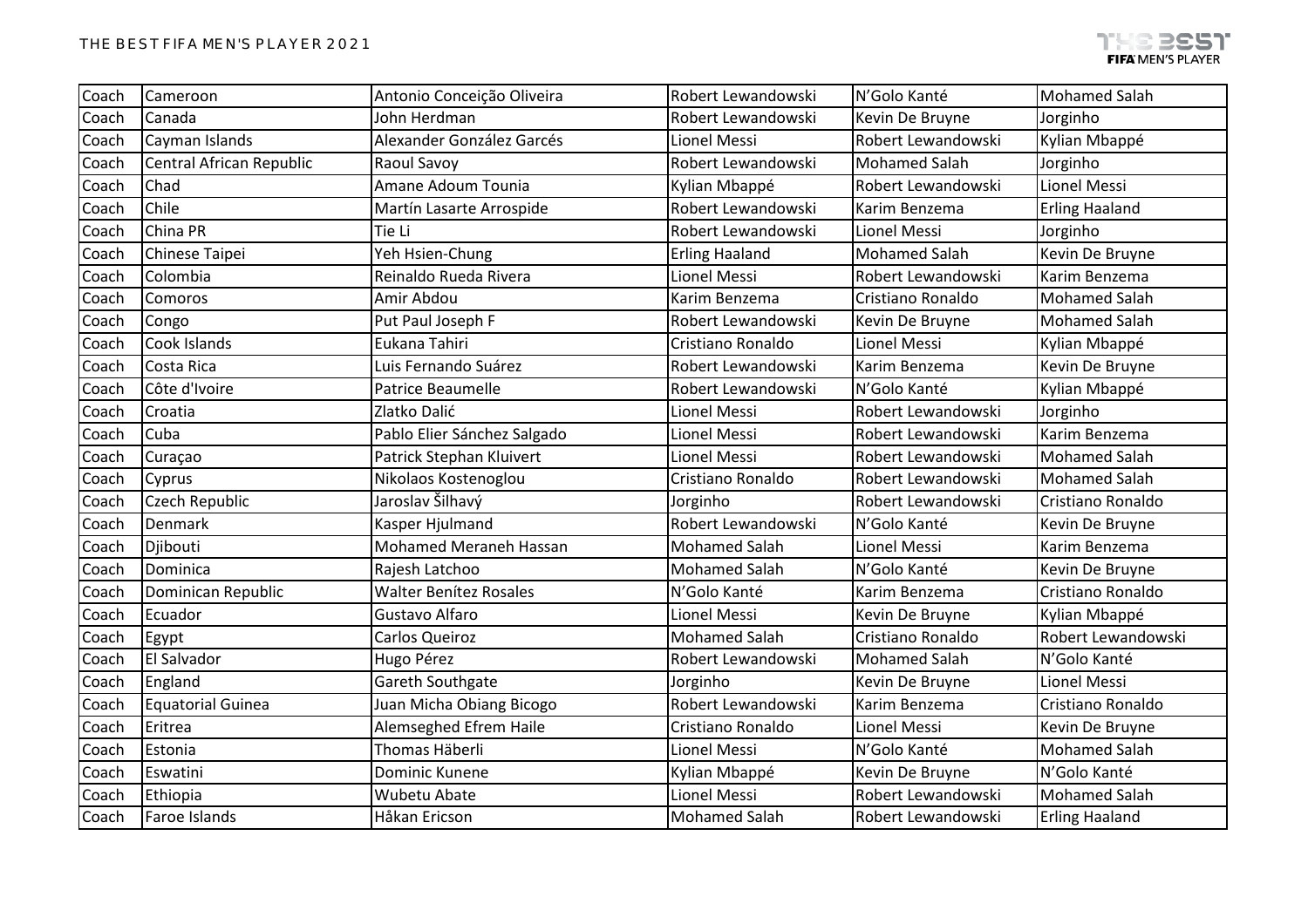| Coach | Fiji           | <b>Flemming Serritslev</b>   | Robert Lewandowski   | Lionel Messi         | Cristiano Ronaldo     |
|-------|----------------|------------------------------|----------------------|----------------------|-----------------------|
| Coach | Finland        | Markku Kanerva               | Robert Lewandowski   | Lionel Messi         | Jorginho              |
| Coach | France         | Didier Deschamps             | Karim Benzema        | Kylian Mbappé        | N'Golo Kanté          |
| Coach | Gabon          | <b>Patrice Neveu</b>         | Robert Lewandowski   | Cristiano Ronaldo    | Karim Benzema         |
| Coach | Gambia         | Tom Saintfiet                | <b>Mohamed Salah</b> | Kevin De Bruyne      | Karim Benzema         |
| Coach | Georgia        | <b>Willy Sagnol</b>          | Karim Benzema        | Robert Lewandowski   | Kylian Mbappé         |
| Coach | Germany        | Hansi Flick                  | Robert Lewandowski   | <b>Mohamed Salah</b> | Kylian Mbappé         |
| Coach | Ghana          | Milovan Rajevac              | Robert Lewandowski   | <b>Mohamed Salah</b> | Kylian Mbappé         |
| Coach | Gibraltar      | Julio Ribas                  | Karim Benzema        | <b>Mohamed Salah</b> | Kylian Mbappé         |
| Coach | Greece         | Johannes Nicolaas Vant Schip | Robert Lewandowski   | <b>Lionel Messi</b>  | <b>Mohamed Salah</b>  |
| Coach | Grenada        | Michael Findlay              | <b>Mohamed Salah</b> | Robert Lewandowski   | N'Golo Kanté          |
| Coach | Guam           | Sang Hoon Kim                | Lionel Messi         | <b>Mohamed Salah</b> | Kylian Mbappé         |
| Coach | Guatemala      | Rafael Loredo Silva          | Lionel Messi         | Robert Lewandowski   | Karim Benzema         |
| Coach | Guinea         | Kaba Diawara                 | Karim Benzema        | Kylian Mbappé        | Cristiano Ronaldo     |
| Coach | Guyana         | Jamaal Shabazz               | Cristiano Ronaldo    | Robert Lewandowski   | Karim Benzema         |
| Coach | Haiti          | Jean-Jacques Pierre          | Karim Benzema        | Robert Lewandowski   | <b>Mohamed Salah</b>  |
| Coach | Honduras       | Hernán Darío Gómez Jaramillo | Lionel Messi         | Jorginho             | Kevin De Bruyne       |
| Coach | Hong Kong      | Cheung Kim Fung              | Kevin De Bruyne      | Karim Benzema        | Robert Lewandowski    |
| Coach | Hungary        | Marco Rossi                  | Robert Lewandowski   | <b>Mohamed Salah</b> | Kylian Mbappé         |
| Coach | Iceland        | Arnar Vidarsson              | N'Golo Kanté         | Jorginho             | Lionel Messi          |
| Coach | India          | Igor Štimac                  | Karim Benzema        | <b>Mohamed Salah</b> | Jorginho              |
| Coach | Indonesia      | Taeyong Shin                 | <b>Mohamed Salah</b> | Robert Lewandowski   | N'Golo Kanté          |
| Coach | IR Iran        | Dragan Skočić                | Robert Lewandowski   | Lionel Messi         | Jorginho              |
| Coach | Iraq           | Željko Petrović              | Robert Lewandowski   | Kylian Mbappé        | <b>Mohamed Salah</b>  |
| Coach | Israel         | Willi Ruttensteiner          | Robert Lewandowski   | Lionel Messi         | Jorginho              |
| Coach | Italy          | Roberto Mancini              | Jorginho             | Robert Lewandowski   | Kylian Mbappé         |
| Coach | Jamaica        | Theodore Whitmore            | Robert Lewandowski   | Kevin De Bruyne      | <b>Mohamed Salah</b>  |
| Coach | Japan          | Hajime Moriyasu              | Jorginho             | <b>Mohamed Salah</b> | Robert Lewandowski    |
| Coach | Jordan         | Adnan Hamad                  | Lionel Messi         | Karim Benzema        | <b>Mohamed Salah</b>  |
| Coach | Kazakhstan     | Talgat Baisufinov            | <b>Mohamed Salah</b> | Lionel Messi         | Kevin De Bruyne       |
| Coach | Kenya          | <b>Engin Firat</b>           | Robert Lewandowski   | N'Golo Kanté         | Kylian Mbappé         |
| Coach | Korea DPR      | Jong Su Yun                  | Lionel Messi         | Cristiano Ronaldo    | <b>Erling Haaland</b> |
| Coach | Korea Republic | Paulo Jorge Gomes Bento      | Jorginho             | N'Golo Kanté         | Lionel Messi          |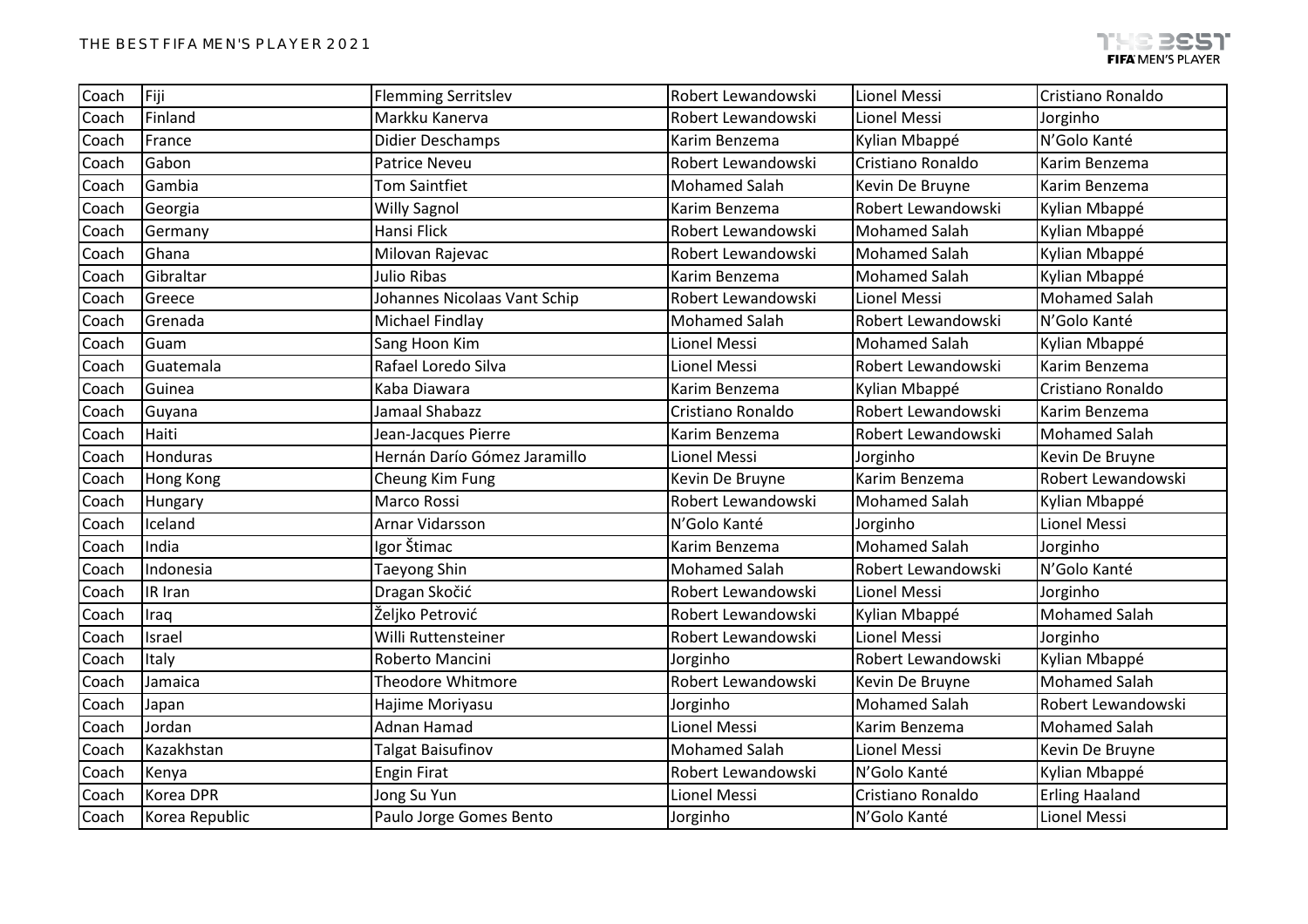| Coach | Kosovo          | Primož Gliha                      | Robert Lewandowski   | Karim Benzema         | Jorginho             |
|-------|-----------------|-----------------------------------|----------------------|-----------------------|----------------------|
| Coach | Kuwait          | Carlos González Juárez            | Robert Lewandowski   | Karim Benzema         | <b>Lionel Messi</b>  |
| Coach | Kyrgyz Republic | Alexander Krestinin               | Robert Lewandowski   | Karim Benzema         | N'Golo Kanté         |
| Coach | Laos            | Selvaraj Vengadasalam             | Neymar               | <b>Lionel Messi</b>   | <b>Mohamed Salah</b> |
| Coach | Latvia          | Dainis Kazakevičs                 | Robert Lewandowski   | Lionel Messi          | Jorginho             |
| Coach | Lebanon         | Ivan Hasek                        | <b>Mohamed Salah</b> | Jorginho              | Robert Lewandowski   |
| Coach | Lesotho         | Leslie Makhetha Notsi             | <b>Mohamed Salah</b> | N'Golo Kanté          | Lionel Messi         |
| Coach | Liberia         | Peter Butler                      | Kevin De Bruyne      | <b>Erling Haaland</b> | Cristiano Ronaldo    |
| Coach | Libya           | Javier Clemente Lázaro            | Lionel Messi         | <b>Mohamed Salah</b>  | N'Golo Kanté         |
| Coach | Liechtenstein   | Martin Stocklasa                  | Robert Lewandowski   | <b>Mohamed Salah</b>  | Karim Benzema        |
| Coach | Lithuania       | Valdas Ivanauskas                 | Robert Lewandowski   | N'Golo Kanté          | Lionel Messi         |
| Coach | Luxembourg      | Luc Holtz                         | Jorginho             | N'Golo Kanté          | Lionel Messi         |
| Coach | Macau           | Lázaro Oliveira                   | Cristiano Ronaldo    | Jorginho              | Robert Lewandowski   |
| Coach | Madagascar      | Eric Rabesandratana               | Kylian Mbappé        | Lionel Messi          | Neymar               |
| Coach | Malawi          | Meck Mwase                        | Kevin De Bruyne      | N'Golo Kanté          | <b>Mohamed Salah</b> |
| Coach | Malaysia        | Cheng Hoe Tan                     | Jorginho             | Robert Lewandowski    | Lionel Messi         |
| Coach | <b>Maldives</b> | Francesco Moriero                 | Robert Lewandowski   | <b>Erling Haaland</b> | Jorginho             |
| Coach | Mali            | Fousseni Diawara                  | Robert Lewandowski   | Karim Benzema         | Lionel Messi         |
| Coach | Malta           | Devis Mangia                      | Robert Lewandowski   | Kevin De Bruyne       | Karim Benzema        |
| Coach | Mauritania      | Didier Gomes Da Rosa              | Robert Lewandowski   | Jorginho              | Karim Benzema        |
| Coach | Mauritius       | <b>Marie Pascal Tony Francois</b> | Karim Benzema        | Robert Lewandowski    | Jorginho             |
| Coach | Mexico          | Gerardo Martino                   | Robert Lewandowski   | Karim Benzema         | Lionel Messi         |
| Coach | Moldova         | Serghei Clescenco                 | Lionel Messi         | Robert Lewandowski    | N'Golo Kanté         |
| Coach | Mongolia        | Shuichi Mase                      | <b>Mohamed Salah</b> | Karim Benzema         | Cristiano Ronaldo    |
| Coach | Montenegro      | Miodrag Radulović                 | Robert Lewandowski   | Kylian Mbappé         | <b>Mohamed Salah</b> |
| Coach | Montserrat      | William Donachie                  | Robert Lewandowski   | N'Golo Kanté          | <b>Mohamed Salah</b> |
| Coach | Morocco         | Stéphane Gilli                    | Robert Lewandowski   | N'Golo Kanté          | Karim Benzema        |
| Coach | Mozambique      | Francisco Queriol Conde Júnior    | N'Golo Kanté         | Robert Lewandowski    | Cristiano Ronaldo    |
| Coach | Myanmar         | Antoine Hey                       | Robert Lewandowski   | Kevin De Bruyne       | Jorginho             |
| Coach | Namibia         | <b>Bobby Samaria</b>              | <b>Mohamed Salah</b> | N'Golo Kanté          | Kevin De Bruyne      |
| Coach | Nepal           | Abdulah Almutairi                 | <b>Mohamed Salah</b> | Lionel Messi          | Jorginho             |
| Coach | Netherlands     | Louis van Gaal                    | N'Golo Kanté         | Kevin De Bruyne       | <b>Mohamed Salah</b> |
| Coach | New Caledonia   | Dominique Wacalie                 | Karim Benzema        | Robert Lewandowski    | Kevin De Bruyne      |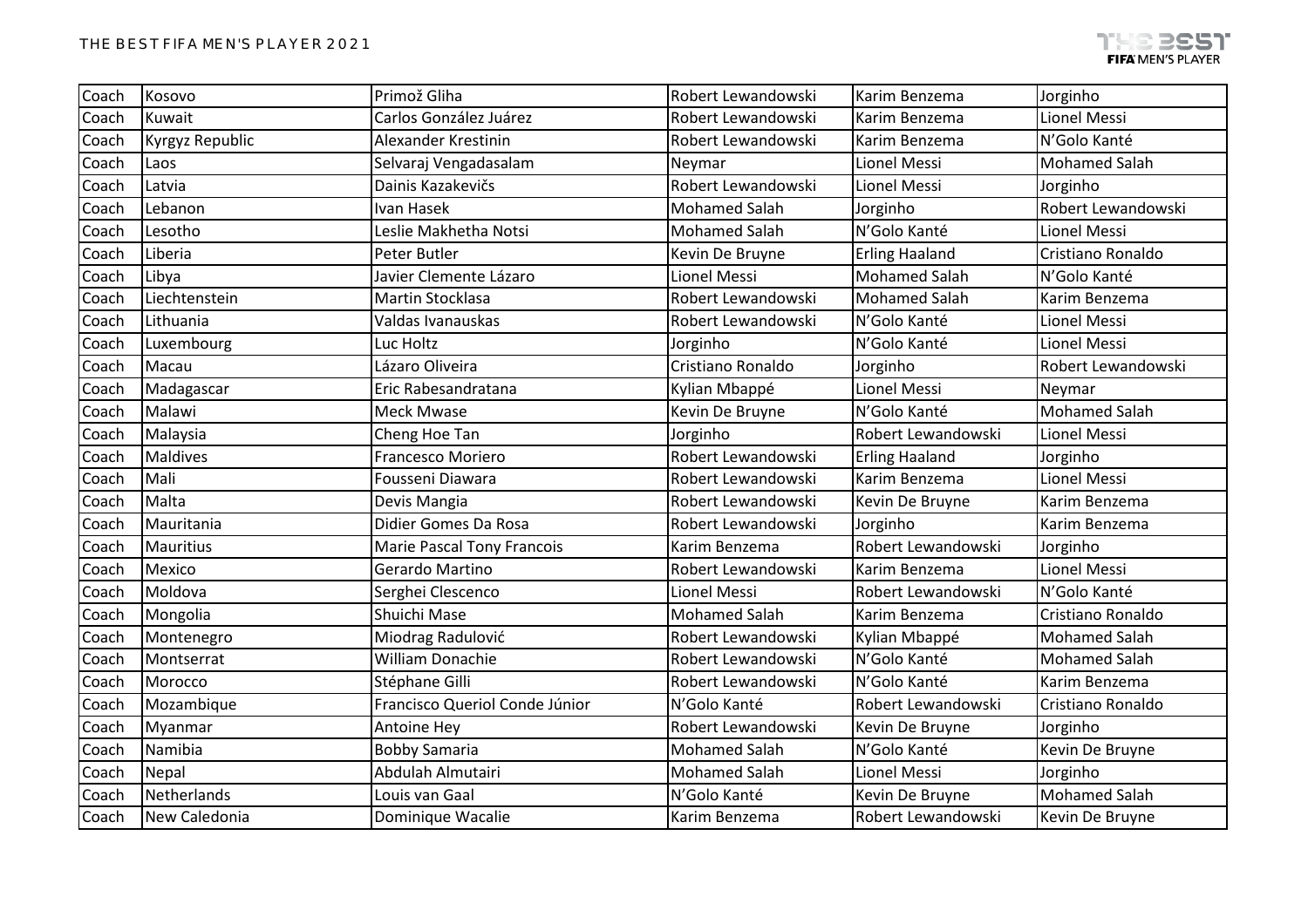| Coach | New Zealand         | Danny Hay                         | Lionel Messi         | Robert Lewandowski    | Jorginho              |
|-------|---------------------|-----------------------------------|----------------------|-----------------------|-----------------------|
| Coach | Nicaragua           | Juan Vita                         | Lionel Messi         | Robert Lewandowski    | Cristiano Ronaldo     |
| Coach | Niger               | Oumarou Seidou Diabaté            | Robert Lewandowski   | Karim Benzema         | Jorginho              |
| Coach | Nigeria             | Salisu Yusuf                      | Jorginho             | Lionel Messi          | Kevin De Bruyne       |
| Coach | North Macedonia     | Blagoja Milevski                  | Jorginho             | Robert Lewandowski    | Lionel Messi          |
| Coach | Northern Ireland    | Ian Baraclough                    | Jorginho             | Robert Lewandowski    | <b>Erling Haaland</b> |
| Coach | Norway              | Ståle Solbakken                   | Robert Lewandowski   | Lionel Messi          | <b>Erling Haaland</b> |
| Coach | Oman                | Branko Ivanković                  | Robert Lewandowski   | <b>Mohamed Salah</b>  | <b>Erling Haaland</b> |
| Coach | Palestine           | Makram Daboub                     | <b>Mohamed Salah</b> | Robert Lewandowski    | Kylian Mbappé         |
| Coach | Panama              | <b>Thomas Christiansen</b>        | Robert Lewandowski   | Karim Benzema         | N'Golo Kanté          |
| Coach | Papua New Guinea    | Marcos Gusmao                     | <b>Mohamed Salah</b> | Robert Lewandowski    | Kylian Mbappé         |
| Coach | Paraguay            | <b>Guillermo Barros Schelotto</b> | Lionel Messi         | Karim Benzema         | Robert Lewandowski    |
| Coach | Peru                | Ricardo Gareca                    | Karim Benzema        | Kylian Mbappé         | <b>Lionel Messi</b>   |
| Coach | Philippines         | <b>Stewart John Hall</b>          | <b>Mohamed Salah</b> | Kevin De Bruyne       | Cristiano Ronaldo     |
| Coach | Poland              | Paulo Sousa                       | Robert Lewandowski   | Jorginho              | N'Golo Kanté          |
| Coach | Portugal            | <b>Fernando Santos</b>            | N'Golo Kanté         | Jorginho              | Robert Lewandowski    |
| Coach | <b>Puerto Rico</b>  | David Sarachan                    | <b>Mohamed Salah</b> | <b>Erling Haaland</b> | Karim Benzema         |
| Coach | Qatar               | Félix Sánchez Bas                 | Kevin De Bruyne      | Robert Lewandowski    | <b>Erling Haaland</b> |
| Coach | Republic of Ireland | Stephen Kenny                     | Robert Lewandowski   | Kevin De Bruyne       | <b>Mohamed Salah</b>  |
| Coach | Romania             | Mirel Rădoi                       | N'Golo Kanté         | Kylian Mbappé         | <b>Erling Haaland</b> |
| Coach | Russia              | Valeri Karpin                     | Robert Lewandowski   | <b>Mohamed Salah</b>  | Karim Benzema         |
| Coach | Rwanda              | Vincent Mashami                   | Robert Lewandowski   | <b>Lionel Messi</b>   | <b>Mohamed Salah</b>  |
| Coach | Samoa               | <b>Matthew Calcott</b>            | Kevin De Bruyne      | <b>Mohamed Salah</b>  | Jorginho              |
| Coach | San Marino          | Franco Varrella                   | Robert Lewandowski   | N'Golo Kanté          | Lionel Messi          |
| Coach | Saudi Arabia        | Hervé Renard                      | Kylian Mbappé        | Karim Benzema         | Robert Lewandowski    |
| Coach | Scotland            | <b>Steve Clarke</b>               | Jorginho             | <b>Mohamed Salah</b>  | N'Golo Kanté          |
| Coach | Senegal             | <b>Aliou Cisse</b>                | Robert Lewandowski   | <b>Mohamed Salah</b>  | Karim Benzema         |
| Coach | Serbia              | Dragan Stojković                  | Robert Lewandowski   | <b>Mohamed Salah</b>  | Kylian Mbappé         |
| Coach | Seychelles          | Vivian Both                       | Lionel Messi         | Karim Benzema         | N'Golo Kanté          |
| Coach | Sierra Leone        | John Edward Keister               | Robert Lewandowski   | Karim Benzema         | N'Golo Kanté          |
| Coach | Singapore           | Tatsuma Yoshida                   | Kevin De Bruyne      | Robert Lewandowski    | Jorginho              |
| Coach | Slovakia            | Štefan Tarkovič                   | Robert Lewandowski   | Kevin De Bruyne       | Jorginho              |
| Coach | Slovenia            | Kek Matjaž                        | Robert Lewandowski   | Jorginho              | Lionel Messi          |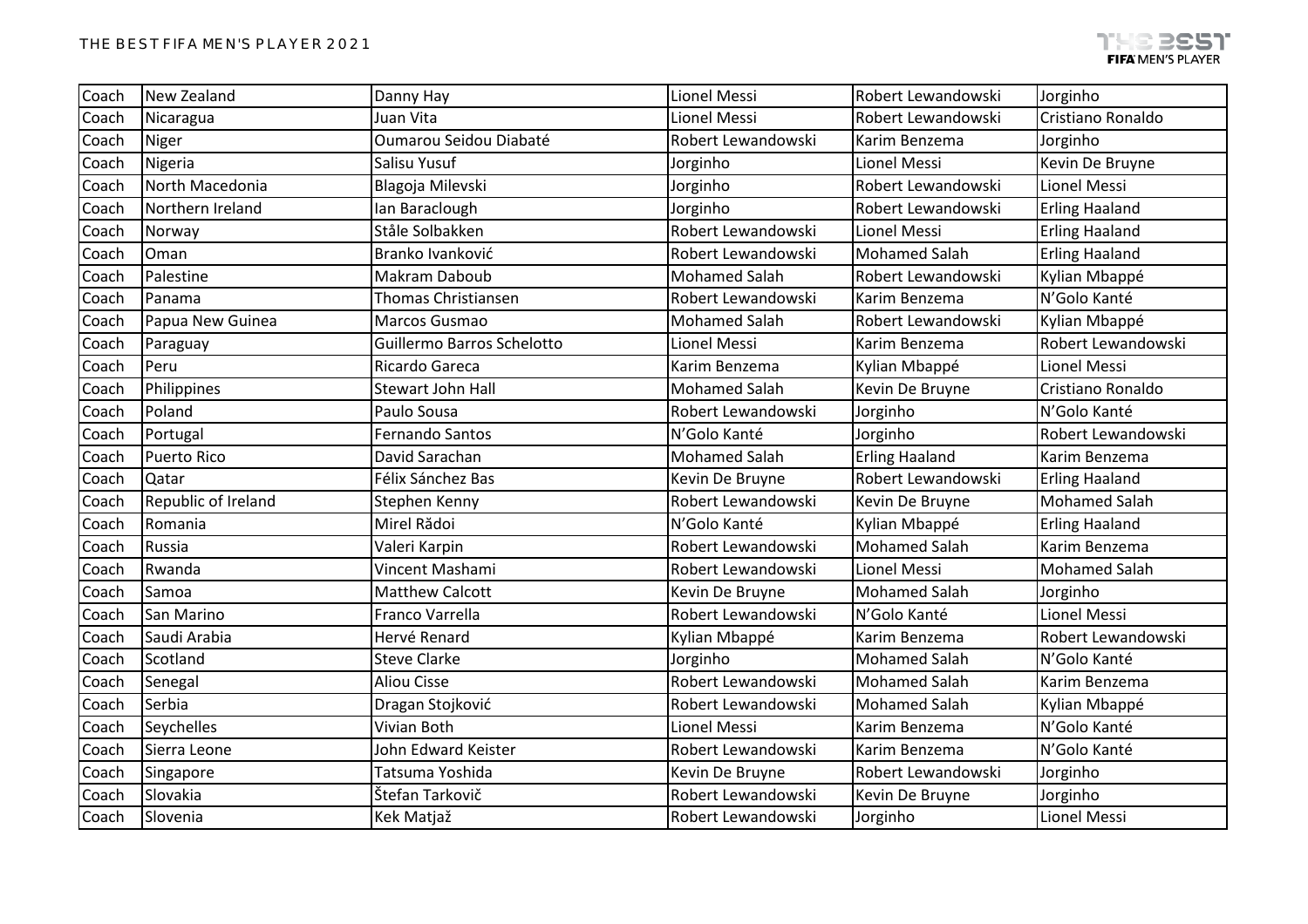| Coach | Solomon Islands                 | Felipe Vega-Arango            | <b>Lionel Messi</b>  | Robert Lewandowski   | N'Golo Kanté         |
|-------|---------------------------------|-------------------------------|----------------------|----------------------|----------------------|
| Coach | Somalia                         | Omar Abdikarem                | Robert Lewandowski   | <b>Mohamed Salah</b> | Lionel Messi         |
| Coach | South Africa                    | Hugo Broos                    | Robert Lewandowski   | Lionel Messi         | Kevin De Bruyne      |
| Coach | South Sudan                     | Stefano Cusin                 | Jorginho             | N'Golo Kanté         | Robert Lewandowski   |
| Coach | Spain                           | Luis Enrique Martínez         | Lionel Messi         | Robert Lewandowski   | Jorginho             |
| Coach | <b>St Kitts and Nevis</b>       | Ahmed Mohamed                 | N'Golo Kanté         | <b>Mohamed Salah</b> | Karim Benzema        |
| Coach | St Lucia                        | <b>Francis Lastic</b>         | Lionel Messi         | Cristiano Ronaldo    | <b>Mohamed Salah</b> |
| Coach | St Vincent and the Grenadines   | Kendale Mercury               | Robert Lewandowski   | N'Golo Kanté         | Kevin De Bruyne      |
| Coach | Suriname                        | Biswajeet Kali                | N'Golo Kanté         | Robert Lewandowski   | Jorginho             |
| Coach | Sweden                          | Jan Andersson                 | Kevin De Bruyne      | <b>Mohamed Salah</b> | Robert Lewandowski   |
| Coach | Switzerland                     | <b>Murat Yakin</b>            | <b>Mohamed Salah</b> | N'Golo Kanté         | Jorginho             |
| Coach | Syria                           | <b>Tita Valeriu</b>           | Lionel Messi         | Robert Lewandowski   | Kylian Mbappé        |
| Coach | Tahiti                          | Samuel García                 | Karim Benzema        | N'Golo Kanté         | Kylian Mbappé        |
| Coach | Tajikistan                      | Mubin Ergashev                | Jorginho             | N'Golo Kanté         | Robert Lewandowski   |
| Coach | Tanzania                        | Kim Poulsen                   | <b>Mohamed Salah</b> | Robert Lewandowski   | Lionel Messi         |
| Coach | Thailand                        | <b>Alexandre Polking</b>      | <b>Mohamed Salah</b> | Robert Lewandowski   | Lionel Messi         |
| Coach | Timor-Leste                     | Fábio Joaquim Maciel da Silva | Jorginho             | N'Golo Kanté         | Kevin De Bruyne      |
| Coach | Togo                            | Paulo Duarte                  | Cristiano Ronaldo    | <b>Mohamed Salah</b> | Robert Lewandowski   |
| Coach | Tonga                           | Mark Bell Uhatahi             | Lionel Messi         | Neymar               | Kylian Mbappé        |
| Coach | <b>Trinidad and Tobago</b>      | Angus Eve                     | N'Golo Kanté         | Robert Lewandowski   | Jorginho             |
| Coach | Tunisia                         | Mondher Kebaier               | <b>Mohamed Salah</b> | Robert Lewandowski   | Lionel Messi         |
| Coach | Turkey                          | Stefan Kuntz                  | Robert Lewandowski   | <b>Mohamed Salah</b> | N'Golo Kanté         |
| Coach | <b>Turks and Caicos Islands</b> | <b>Shavar Thomas</b>          | <b>Mohamed Salah</b> | Karim Benzema        | Robert Lewandowski   |
| Coach | Uganda                          | Milutin Sredojević            | Jorginho             | N'Golo Kanté         | <b>Mohamed Salah</b> |
| Coach | Ukraine                         | Oleksandr Petrakov            | Robert Lewandowski   | <b>Mohamed Salah</b> | Karim Benzema        |
| Coach | <b>United Arab Emirates</b>     | Lambertus van Marwijk         | Karim Benzema        | Robert Lewandowski   | <b>Mohamed Salah</b> |
| Coach | Uruguay                         | Gustavo Ferreyra Briozzo      | Kevin De Bruyne      | N'Golo Kanté         | Lionel Messi         |
| Coach | <b>US Virgin Islands</b>        | Gilberto Damiano              | Jorginho             | N'Golo Kanté         | Robert Lewandowski   |
| Coach | <b>USA</b>                      | <b>Gregg Berhalter</b>        | Robert Lewandowski   | Jorginho             | Karim Benzema        |
| Coach | Uzbekistan                      | Srečko Katanec                | Robert Lewandowski   | <b>Mohamed Salah</b> | Kevin De Bruyne      |
| Coach | Vanuatu                         | <b>Etienne Mermer</b>         | Jorginho             | N'Golo Kanté         | Robert Lewandowski   |
| Coach | Venezuela                       | José Pékerman                 | <b>Lionel Messi</b>  | Karim Benzema        | N'Golo Kanté         |
| Coach | Vietnam                         | Park Hangseo                  | Kylian Mbappé        | <b>Lionel Messi</b>  | Mohamed Salah        |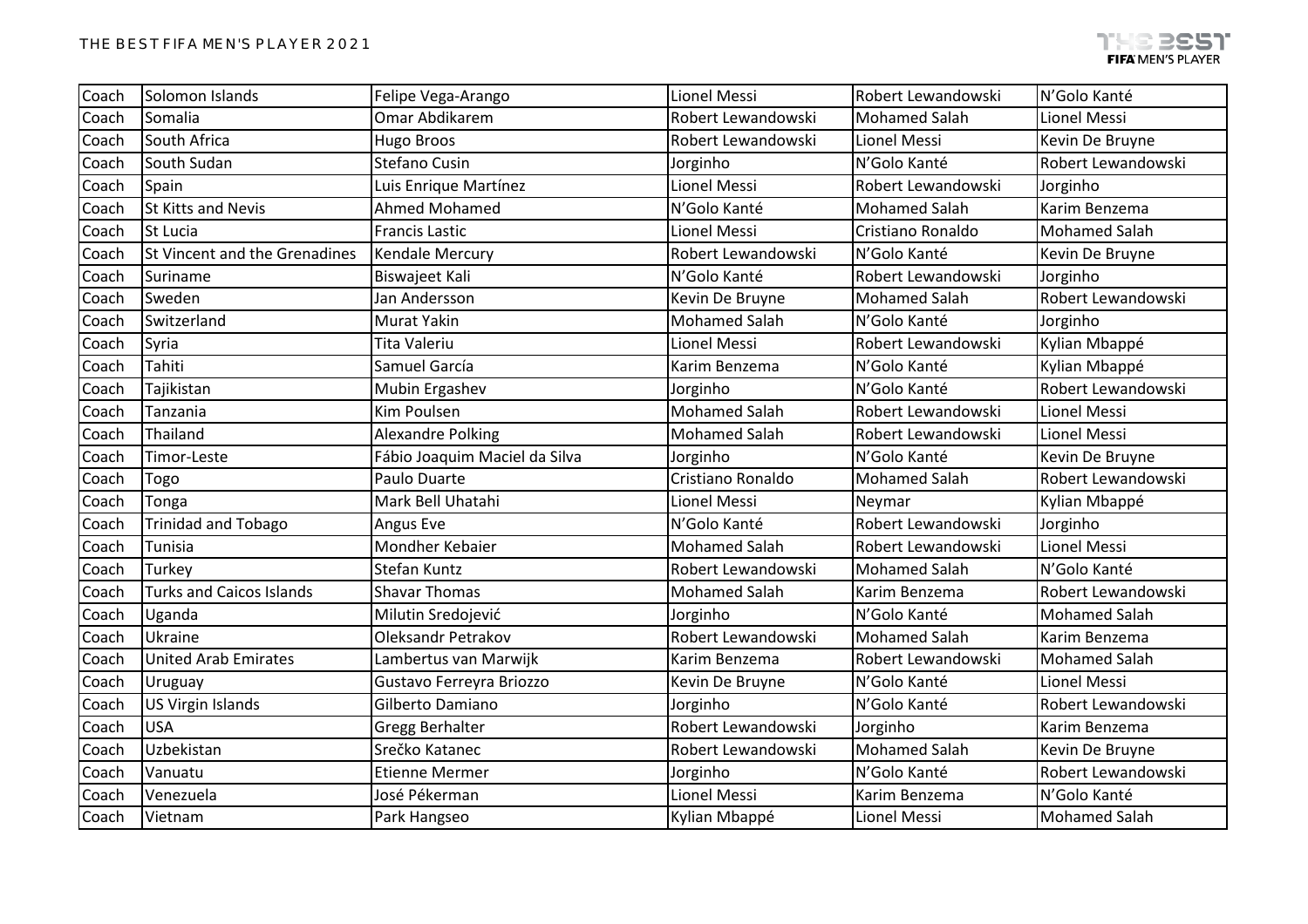| Ahmed Ali Qassem Aldharab<br><b>Mohamed Salah</b><br>Yemen<br>N'Golo Kanté<br>Lionel Messi<br>Coach<br>Zambia<br>Aljoša Asanović<br><b>Mohamed Salah</b><br>Lionel Messi<br>Karim Benzema<br>Coach<br>Zimbabwe<br>Norman T Mapeza<br>Robert Lewandowski<br>Lionel Messi<br>Coach<br>Sayer Zaland<br>Robert Lewandowski<br>Media<br>Afghanistan<br>Lionel Messi<br>Albania<br>Pano Xhixho<br>Media<br>Lionel Messi<br>Jorginho<br>Mohamed Rachid Belarbi<br>Algeria<br>Robert Lewandowski<br>Media<br>Jorginho<br>Karim Benzema<br>Andorra<br>Robert Lewandowski<br>Media<br><b>Erling Haaland</b><br><b>Victor Duaso Saludas</b><br>Lionel Messi<br>Media<br>Angola<br>Geraldo Quiala<br><b>Lionel Messi</b><br>Robert Lewandowski<br>Antigua and Barbuda<br>Media<br>Astel Joseph<br>Robert Lewandowski<br><b>Mohamed Salah</b><br>Karim Benzema<br>Claudio Mauri<br>Media<br>Argentina<br>Lionel Messi<br>Robert Lewandowski<br>Jorginho<br>Media<br>Armenia<br>Robert Gasparyan<br>Robert Lewandowski<br>Jorginho<br>Karim Benzema<br>Aruba<br>Seever Krozendijk<br>Media<br>Lionel Messi<br>N'Golo Kanté<br>Simon Hill<br>Media<br>Australia<br>Robert Lewandowski<br><b>Mohamed Salah</b><br>Jorginho<br>Media<br>Austria<br><b>Gerhard Lackner</b><br>Robert Lewandowski<br>N'Golo Kanté<br>Kevin De Bruyne<br>N'Golo Kanté<br>Media<br>Azerbaijan<br>Rasim Movsumzadeh<br>Jorginho<br><b>Bahamas</b><br>Simba French<br><b>Erling Haaland</b><br><b>Mohamed Salah</b><br>Media<br>Robert Lewandowski<br><b>Mohamed Salah</b><br>Bahrain<br>Abdulla Ashoor<br>Media<br>Karim Benzema<br>Jorginho<br>Raihan Mahmoof<br>Lionel Messi<br>Media<br>Bangladesh<br>Robert Lewandowski<br>Jorginho<br>Cristiano Ronaldo<br>Media<br><b>Barbados</b><br><b>Mohamed Salah</b><br>Jorginho<br>Anmar Goodridge-Boyce<br>Media<br><b>Belarus</b><br>Sergey Nikolaev<br>Robert Lewandowski<br>Lionel Messi<br>Jorginho<br><b>Kristof Terreur</b><br>Lionel Messi<br>Media<br>Belgium<br>Robert Lewandowski<br>Karim Benzema<br><b>Belize</b><br>Media<br><b>Ruben Morales</b><br>Lionel Messi<br><b>Mohamed Salah</b><br>Kylian Mbappé<br>Benin<br>N'Golo Kanté<br>Media<br>Félix Pépéripé Sohoundé<br>Karim Benzema<br>Media<br>Bhutan<br>Namgay Zam<br>Kylian Mbappé<br>Kevin De Bruyne<br>Alfonso Arévalo Aranibar<br>Robert Lewandowski<br>Media<br><b>Bolivia</b><br>N'Golo Kanté<br>Jorginho<br><b>Mohamed Salah</b><br>Bosnia and Herzegovina<br>Emir Delić<br>Media<br>Robert Lewandowski<br>Karim Benzema |       |          |                   |                    |                      |                    |
|-------------------------------------------------------------------------------------------------------------------------------------------------------------------------------------------------------------------------------------------------------------------------------------------------------------------------------------------------------------------------------------------------------------------------------------------------------------------------------------------------------------------------------------------------------------------------------------------------------------------------------------------------------------------------------------------------------------------------------------------------------------------------------------------------------------------------------------------------------------------------------------------------------------------------------------------------------------------------------------------------------------------------------------------------------------------------------------------------------------------------------------------------------------------------------------------------------------------------------------------------------------------------------------------------------------------------------------------------------------------------------------------------------------------------------------------------------------------------------------------------------------------------------------------------------------------------------------------------------------------------------------------------------------------------------------------------------------------------------------------------------------------------------------------------------------------------------------------------------------------------------------------------------------------------------------------------------------------------------------------------------------------------------------------------------------------------------------------------------------------------------------------------------------------------------------------------------------------------------------------------------------------------------------------------------------------------------------------------------------------------------------------------------------------------------------------------------------------------------------------------------------|-------|----------|-------------------|--------------------|----------------------|--------------------|
|                                                                                                                                                                                                                                                                                                                                                                                                                                                                                                                                                                                                                                                                                                                                                                                                                                                                                                                                                                                                                                                                                                                                                                                                                                                                                                                                                                                                                                                                                                                                                                                                                                                                                                                                                                                                                                                                                                                                                                                                                                                                                                                                                                                                                                                                                                                                                                                                                                                                                                             | Coach | Wales    | Robert Page       | Kevin De Bruyne    | <b>Mohamed Salah</b> | Cristiano Ronaldo  |
|                                                                                                                                                                                                                                                                                                                                                                                                                                                                                                                                                                                                                                                                                                                                                                                                                                                                                                                                                                                                                                                                                                                                                                                                                                                                                                                                                                                                                                                                                                                                                                                                                                                                                                                                                                                                                                                                                                                                                                                                                                                                                                                                                                                                                                                                                                                                                                                                                                                                                                             |       |          |                   |                    |                      |                    |
|                                                                                                                                                                                                                                                                                                                                                                                                                                                                                                                                                                                                                                                                                                                                                                                                                                                                                                                                                                                                                                                                                                                                                                                                                                                                                                                                                                                                                                                                                                                                                                                                                                                                                                                                                                                                                                                                                                                                                                                                                                                                                                                                                                                                                                                                                                                                                                                                                                                                                                             |       |          |                   |                    |                      |                    |
|                                                                                                                                                                                                                                                                                                                                                                                                                                                                                                                                                                                                                                                                                                                                                                                                                                                                                                                                                                                                                                                                                                                                                                                                                                                                                                                                                                                                                                                                                                                                                                                                                                                                                                                                                                                                                                                                                                                                                                                                                                                                                                                                                                                                                                                                                                                                                                                                                                                                                                             |       |          |                   |                    |                      | Cristiano Ronaldo  |
|                                                                                                                                                                                                                                                                                                                                                                                                                                                                                                                                                                                                                                                                                                                                                                                                                                                                                                                                                                                                                                                                                                                                                                                                                                                                                                                                                                                                                                                                                                                                                                                                                                                                                                                                                                                                                                                                                                                                                                                                                                                                                                                                                                                                                                                                                                                                                                                                                                                                                                             |       |          |                   |                    |                      | Cristiano Ronaldo  |
|                                                                                                                                                                                                                                                                                                                                                                                                                                                                                                                                                                                                                                                                                                                                                                                                                                                                                                                                                                                                                                                                                                                                                                                                                                                                                                                                                                                                                                                                                                                                                                                                                                                                                                                                                                                                                                                                                                                                                                                                                                                                                                                                                                                                                                                                                                                                                                                                                                                                                                             |       |          |                   |                    |                      | Robert Lewandowski |
|                                                                                                                                                                                                                                                                                                                                                                                                                                                                                                                                                                                                                                                                                                                                                                                                                                                                                                                                                                                                                                                                                                                                                                                                                                                                                                                                                                                                                                                                                                                                                                                                                                                                                                                                                                                                                                                                                                                                                                                                                                                                                                                                                                                                                                                                                                                                                                                                                                                                                                             |       |          |                   |                    |                      |                    |
|                                                                                                                                                                                                                                                                                                                                                                                                                                                                                                                                                                                                                                                                                                                                                                                                                                                                                                                                                                                                                                                                                                                                                                                                                                                                                                                                                                                                                                                                                                                                                                                                                                                                                                                                                                                                                                                                                                                                                                                                                                                                                                                                                                                                                                                                                                                                                                                                                                                                                                             |       |          |                   |                    |                      |                    |
|                                                                                                                                                                                                                                                                                                                                                                                                                                                                                                                                                                                                                                                                                                                                                                                                                                                                                                                                                                                                                                                                                                                                                                                                                                                                                                                                                                                                                                                                                                                                                                                                                                                                                                                                                                                                                                                                                                                                                                                                                                                                                                                                                                                                                                                                                                                                                                                                                                                                                                             |       |          |                   |                    |                      | Cristiano Ronaldo  |
|                                                                                                                                                                                                                                                                                                                                                                                                                                                                                                                                                                                                                                                                                                                                                                                                                                                                                                                                                                                                                                                                                                                                                                                                                                                                                                                                                                                                                                                                                                                                                                                                                                                                                                                                                                                                                                                                                                                                                                                                                                                                                                                                                                                                                                                                                                                                                                                                                                                                                                             |       |          |                   |                    |                      |                    |
|                                                                                                                                                                                                                                                                                                                                                                                                                                                                                                                                                                                                                                                                                                                                                                                                                                                                                                                                                                                                                                                                                                                                                                                                                                                                                                                                                                                                                                                                                                                                                                                                                                                                                                                                                                                                                                                                                                                                                                                                                                                                                                                                                                                                                                                                                                                                                                                                                                                                                                             |       |          |                   |                    |                      |                    |
|                                                                                                                                                                                                                                                                                                                                                                                                                                                                                                                                                                                                                                                                                                                                                                                                                                                                                                                                                                                                                                                                                                                                                                                                                                                                                                                                                                                                                                                                                                                                                                                                                                                                                                                                                                                                                                                                                                                                                                                                                                                                                                                                                                                                                                                                                                                                                                                                                                                                                                             |       |          |                   |                    |                      |                    |
|                                                                                                                                                                                                                                                                                                                                                                                                                                                                                                                                                                                                                                                                                                                                                                                                                                                                                                                                                                                                                                                                                                                                                                                                                                                                                                                                                                                                                                                                                                                                                                                                                                                                                                                                                                                                                                                                                                                                                                                                                                                                                                                                                                                                                                                                                                                                                                                                                                                                                                             |       |          |                   |                    |                      | Robert Lewandowski |
|                                                                                                                                                                                                                                                                                                                                                                                                                                                                                                                                                                                                                                                                                                                                                                                                                                                                                                                                                                                                                                                                                                                                                                                                                                                                                                                                                                                                                                                                                                                                                                                                                                                                                                                                                                                                                                                                                                                                                                                                                                                                                                                                                                                                                                                                                                                                                                                                                                                                                                             |       |          |                   |                    |                      |                    |
|                                                                                                                                                                                                                                                                                                                                                                                                                                                                                                                                                                                                                                                                                                                                                                                                                                                                                                                                                                                                                                                                                                                                                                                                                                                                                                                                                                                                                                                                                                                                                                                                                                                                                                                                                                                                                                                                                                                                                                                                                                                                                                                                                                                                                                                                                                                                                                                                                                                                                                             |       |          |                   |                    |                      |                    |
|                                                                                                                                                                                                                                                                                                                                                                                                                                                                                                                                                                                                                                                                                                                                                                                                                                                                                                                                                                                                                                                                                                                                                                                                                                                                                                                                                                                                                                                                                                                                                                                                                                                                                                                                                                                                                                                                                                                                                                                                                                                                                                                                                                                                                                                                                                                                                                                                                                                                                                             |       |          |                   |                    |                      | Robert Lewandowski |
|                                                                                                                                                                                                                                                                                                                                                                                                                                                                                                                                                                                                                                                                                                                                                                                                                                                                                                                                                                                                                                                                                                                                                                                                                                                                                                                                                                                                                                                                                                                                                                                                                                                                                                                                                                                                                                                                                                                                                                                                                                                                                                                                                                                                                                                                                                                                                                                                                                                                                                             |       |          |                   |                    |                      |                    |
|                                                                                                                                                                                                                                                                                                                                                                                                                                                                                                                                                                                                                                                                                                                                                                                                                                                                                                                                                                                                                                                                                                                                                                                                                                                                                                                                                                                                                                                                                                                                                                                                                                                                                                                                                                                                                                                                                                                                                                                                                                                                                                                                                                                                                                                                                                                                                                                                                                                                                                             |       |          |                   |                    |                      |                    |
|                                                                                                                                                                                                                                                                                                                                                                                                                                                                                                                                                                                                                                                                                                                                                                                                                                                                                                                                                                                                                                                                                                                                                                                                                                                                                                                                                                                                                                                                                                                                                                                                                                                                                                                                                                                                                                                                                                                                                                                                                                                                                                                                                                                                                                                                                                                                                                                                                                                                                                             |       |          |                   |                    |                      |                    |
|                                                                                                                                                                                                                                                                                                                                                                                                                                                                                                                                                                                                                                                                                                                                                                                                                                                                                                                                                                                                                                                                                                                                                                                                                                                                                                                                                                                                                                                                                                                                                                                                                                                                                                                                                                                                                                                                                                                                                                                                                                                                                                                                                                                                                                                                                                                                                                                                                                                                                                             |       |          |                   |                    |                      |                    |
|                                                                                                                                                                                                                                                                                                                                                                                                                                                                                                                                                                                                                                                                                                                                                                                                                                                                                                                                                                                                                                                                                                                                                                                                                                                                                                                                                                                                                                                                                                                                                                                                                                                                                                                                                                                                                                                                                                                                                                                                                                                                                                                                                                                                                                                                                                                                                                                                                                                                                                             |       |          |                   |                    |                      |                    |
|                                                                                                                                                                                                                                                                                                                                                                                                                                                                                                                                                                                                                                                                                                                                                                                                                                                                                                                                                                                                                                                                                                                                                                                                                                                                                                                                                                                                                                                                                                                                                                                                                                                                                                                                                                                                                                                                                                                                                                                                                                                                                                                                                                                                                                                                                                                                                                                                                                                                                                             |       |          |                   |                    |                      |                    |
|                                                                                                                                                                                                                                                                                                                                                                                                                                                                                                                                                                                                                                                                                                                                                                                                                                                                                                                                                                                                                                                                                                                                                                                                                                                                                                                                                                                                                                                                                                                                                                                                                                                                                                                                                                                                                                                                                                                                                                                                                                                                                                                                                                                                                                                                                                                                                                                                                                                                                                             |       |          |                   |                    |                      |                    |
|                                                                                                                                                                                                                                                                                                                                                                                                                                                                                                                                                                                                                                                                                                                                                                                                                                                                                                                                                                                                                                                                                                                                                                                                                                                                                                                                                                                                                                                                                                                                                                                                                                                                                                                                                                                                                                                                                                                                                                                                                                                                                                                                                                                                                                                                                                                                                                                                                                                                                                             |       |          |                   |                    |                      | Kevin De Bruyne    |
|                                                                                                                                                                                                                                                                                                                                                                                                                                                                                                                                                                                                                                                                                                                                                                                                                                                                                                                                                                                                                                                                                                                                                                                                                                                                                                                                                                                                                                                                                                                                                                                                                                                                                                                                                                                                                                                                                                                                                                                                                                                                                                                                                                                                                                                                                                                                                                                                                                                                                                             |       |          |                   |                    |                      | Cristiano Ronaldo  |
|                                                                                                                                                                                                                                                                                                                                                                                                                                                                                                                                                                                                                                                                                                                                                                                                                                                                                                                                                                                                                                                                                                                                                                                                                                                                                                                                                                                                                                                                                                                                                                                                                                                                                                                                                                                                                                                                                                                                                                                                                                                                                                                                                                                                                                                                                                                                                                                                                                                                                                             |       |          |                   |                    |                      |                    |
|                                                                                                                                                                                                                                                                                                                                                                                                                                                                                                                                                                                                                                                                                                                                                                                                                                                                                                                                                                                                                                                                                                                                                                                                                                                                                                                                                                                                                                                                                                                                                                                                                                                                                                                                                                                                                                                                                                                                                                                                                                                                                                                                                                                                                                                                                                                                                                                                                                                                                                             |       |          |                   |                    |                      |                    |
|                                                                                                                                                                                                                                                                                                                                                                                                                                                                                                                                                                                                                                                                                                                                                                                                                                                                                                                                                                                                                                                                                                                                                                                                                                                                                                                                                                                                                                                                                                                                                                                                                                                                                                                                                                                                                                                                                                                                                                                                                                                                                                                                                                                                                                                                                                                                                                                                                                                                                                             | Media | Botswana | Duncan Kgangkenna | Robert Lewandowski | <b>Mohamed Salah</b> | N'Golo Kanté       |
| Martín Fernandez<br>Media<br><b>Brazil</b><br>Lionel Messi<br>Robert Lewandowski<br>Karim Benzema                                                                                                                                                                                                                                                                                                                                                                                                                                                                                                                                                                                                                                                                                                                                                                                                                                                                                                                                                                                                                                                                                                                                                                                                                                                                                                                                                                                                                                                                                                                                                                                                                                                                                                                                                                                                                                                                                                                                                                                                                                                                                                                                                                                                                                                                                                                                                                                                           |       |          |                   |                    |                      |                    |
| Charles Jackson<br>Robert Lewandowski<br><b>Mohamed Salah</b><br>N'Golo Kanté<br>Media<br><b>British Virgin Islands</b>                                                                                                                                                                                                                                                                                                                                                                                                                                                                                                                                                                                                                                                                                                                                                                                                                                                                                                                                                                                                                                                                                                                                                                                                                                                                                                                                                                                                                                                                                                                                                                                                                                                                                                                                                                                                                                                                                                                                                                                                                                                                                                                                                                                                                                                                                                                                                                                     |       |          |                   |                    |                      |                    |
| Media<br>Lionel Messi<br><b>Mohamed Salah</b><br><b>Bulgaria</b><br>Robert Lewandowski<br>Boychev Boyan                                                                                                                                                                                                                                                                                                                                                                                                                                                                                                                                                                                                                                                                                                                                                                                                                                                                                                                                                                                                                                                                                                                                                                                                                                                                                                                                                                                                                                                                                                                                                                                                                                                                                                                                                                                                                                                                                                                                                                                                                                                                                                                                                                                                                                                                                                                                                                                                     |       |          |                   |                    |                      |                    |
| Siriki Drame<br><b>Burkina Faso</b><br>Robert Lewandowski<br>Jorginho<br>Media<br>Karim Benzema                                                                                                                                                                                                                                                                                                                                                                                                                                                                                                                                                                                                                                                                                                                                                                                                                                                                                                                                                                                                                                                                                                                                                                                                                                                                                                                                                                                                                                                                                                                                                                                                                                                                                                                                                                                                                                                                                                                                                                                                                                                                                                                                                                                                                                                                                                                                                                                                             |       |          |                   |                    |                      |                    |
| Media<br>Burundi<br>Evariste Nzikobanyanka<br>Lionel Messi<br>Robert Lewandowski<br>Karim Benzema                                                                                                                                                                                                                                                                                                                                                                                                                                                                                                                                                                                                                                                                                                                                                                                                                                                                                                                                                                                                                                                                                                                                                                                                                                                                                                                                                                                                                                                                                                                                                                                                                                                                                                                                                                                                                                                                                                                                                                                                                                                                                                                                                                                                                                                                                                                                                                                                           |       |          |                   |                    |                      |                    |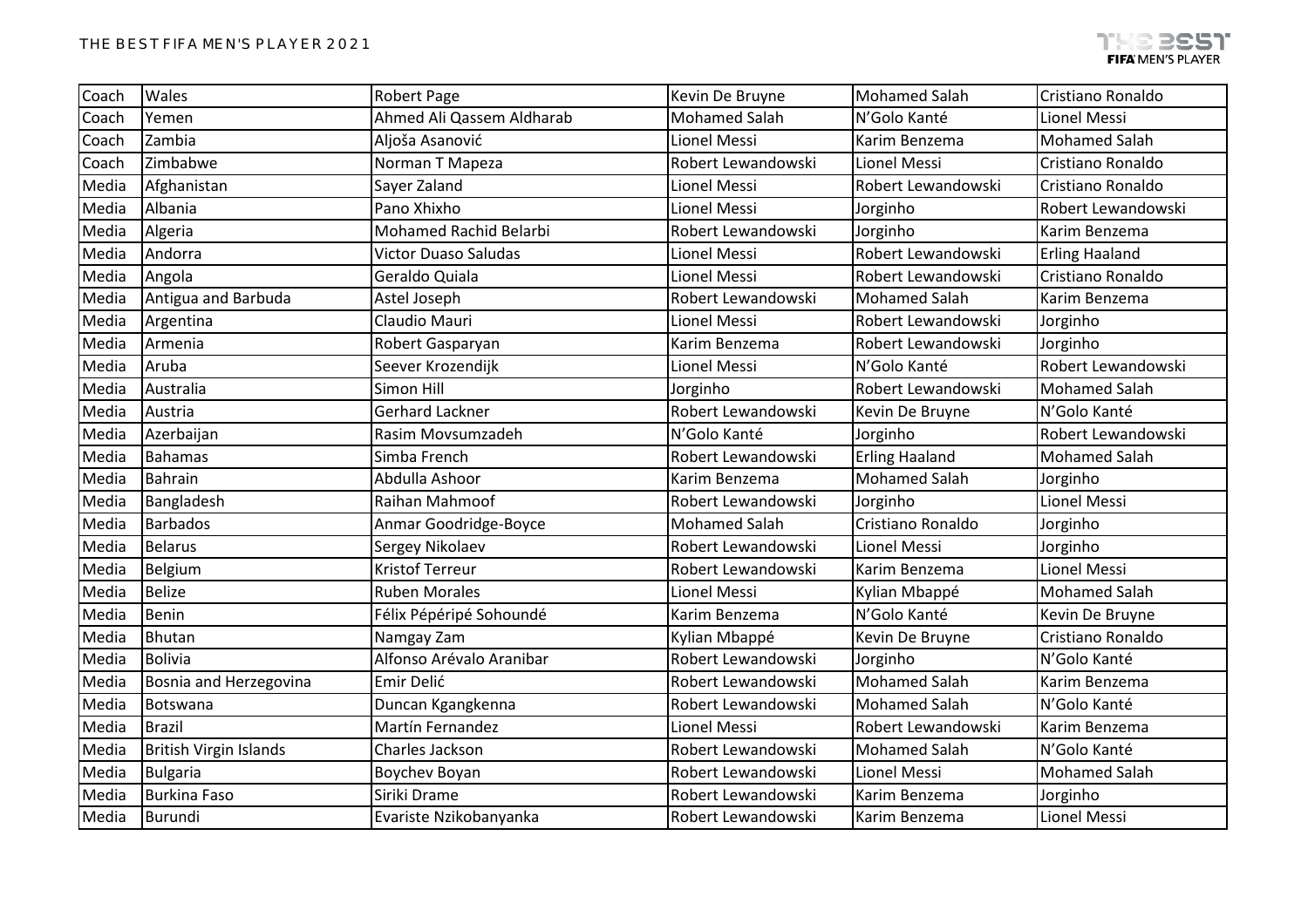| Media | Cabo Verde               | Simão Rodrigues                 | Robert Lewandowski   | <b>Lionel Messi</b>  | <b>Mohamed Salah</b> |
|-------|--------------------------|---------------------------------|----------------------|----------------------|----------------------|
| Media | Cambodia                 | Chamroeun Ung                   | Robert Lewandowski   | Lionel Messi         | Jorginho             |
| Media | Cameroon                 | <b>Emmanuel Gustave Samnick</b> | Kylian Mbappé        | <b>Mohamed Salah</b> | Kevin De Bruyne      |
| Media | Canada                   | Neil Davidson                   | <b>Lionel Messi</b>  | Robert Lewandowski   | Jorginho             |
| Media | Cayman Islands           | Ray Singh                       | Kylian Mbappé        | Cristiano Ronaldo    | <b>Mohamed Salah</b> |
| Media | Central African Republic | Bienvenu Elie Gbelo             | Karim Benzema        | Robert Lewandowski   | Cristiano Ronaldo    |
| Media | Chad                     | Salahadine Mahamat Sabour       | <b>Mohamed Salah</b> | Karim Benzema        | Cristiano Ronaldo    |
| Media | Chile                    | Danilo Díaz                     | Lionel Messi         | Robert Lewandowski   | Karim Benzema        |
| Media | China PR                 | Dexing Ma                       | Lionel Messi         | Robert Lewandowski   | Jorginho             |
| Media | Chinese Taipei           | Chihwei Hung                    | Robert Lewandowski   | Lionel Messi         | Kevin De Bruyne      |
| Media | Colombia                 | Diego Rueda                     | Robert Lewandowski   | <b>Lionel Messi</b>  | Karim Benzema        |
| Media | Comoros                  | Elie-Dine Djouma                | Robert Lewandowski   | Jorginho             | Karim Benzema        |
| Media | Congo                    | <b>Emmanuel Kaba</b>            | Lionel Messi         | <b>Mohamed Salah</b> | Robert Lewandowski   |
| Media | Congo DR                 | Michel Tobo                     | Lionel Messi         | Robert Lewandowski   | Karim Benzema        |
| Media | Costa Rica               | David Goldberg                  | Lionel Messi         | Kevin De Bruyne      | Robert Lewandowski   |
| Media | Côte d'Ivoire            | Magloire Gnae Oulidehi          | Robert Lewandowski   | Karim Benzema        | Lionel Messi         |
| Media | Croatia                  | Robert Matteoni                 | Jorginho             | Robert Lewandowski   | Lionel Messi         |
| Media | Cuba                     | <b>Yasiel Cancio Vilar</b>      | Lionel Messi         | Robert Lewandowski   | N'Golo Kanté         |
| Media | Curaçao                  | Carl Ruiter                     | Lionel Messi         | Robert Lewandowski   | N'Golo Kanté         |
| Media | Cyprus                   | <b>Andreas Violaris</b>         | Robert Lewandowski   | Lionel Messi         | Jorginho             |
| Media | Czech Republic           | Jan Palicka                     | Robert Lewandowski   | <b>Mohamed Salah</b> | Jorginho             |
| Media | Denmark                  | Allan Olsen                     | Robert Lewandowski   | Lionel Messi         | <b>Mohamed Salah</b> |
| Media | Djibouti                 | <b>Omar Nasser</b>              | Lionel Messi         | Jorginho             | Robert Lewandowski   |
| Media | Dominica                 | Garvin Richards                 | Robert Lewandowski   | <b>Mohamed Salah</b> | Lionel Messi         |
| Media | Dominican Republic       | Jorge Bauger                    | Lionel Messi         | Robert Lewandowski   | Kylian Mbappé        |
| Media | Ecuador                  | <b>Tito Rosales Cox</b>         | N'Golo Kanté         | Karim Benzema        | Lionel Messi         |
| Media | Egypt                    | <b>Elhadidy Waleed</b>          | <b>Mohamed Salah</b> | Lionel Messi         | Robert Lewandowski   |
| Media | El Salvador              | <b>Gabriel Campos Madrid</b>    | Robert Lewandowski   | Karim Benzema        | Lionel Messi         |
| Media | England                  | Martyn Ziegler                  | Lionel Messi         | Robert Lewandowski   | Jorginho             |
| Media | <b>Equatorial Guinea</b> | <b>Fabien Essiane</b>           | Cristiano Ronaldo    | Kylian Mbappé        | N'Golo Kanté         |
| Media | Eritrea                  | Michael Seium                   | Kylian Mbappé        | Robert Lewandowski   | Jorginho             |
| Media | Estonia                  | Aet Suvari                      | N'Golo Kanté         | Robert Lewandowski   | Lionel Messi         |
| Media | Ethiopia                 | Hussen Abdulkeni                | Lionel Messi         | Robert Lewandowski   | N'Golo Kanté         |
|       |                          |                                 |                      |                      |                      |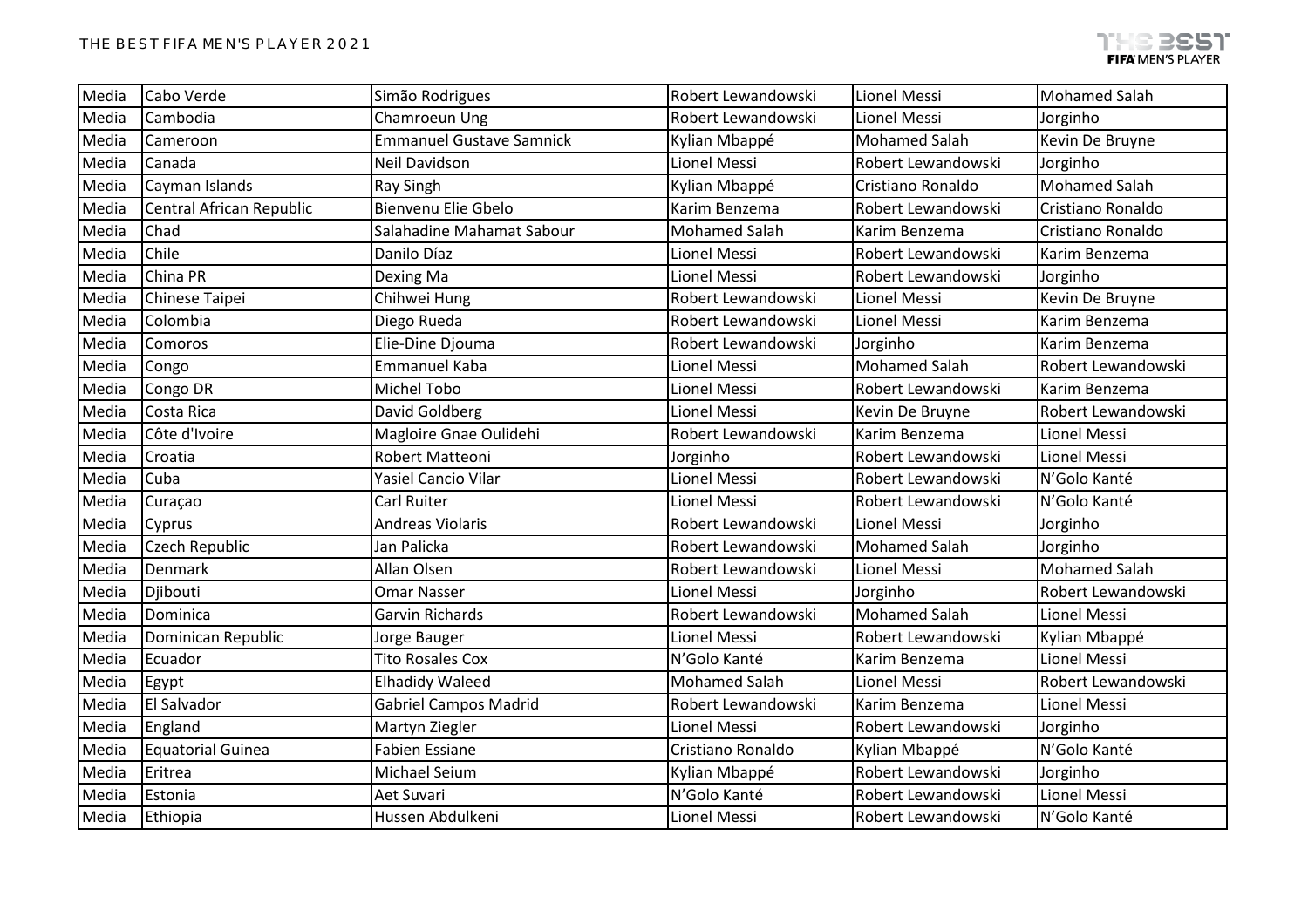| Media | Faroe Islands  | Símun Christian Olsen     | Lionel Messi         | <b>Mohamed Salah</b> | Robert Lewandowski   |
|-------|----------------|---------------------------|----------------------|----------------------|----------------------|
| Media | Fiji           | Indra Singh               | Jorginho             | N'Golo Kanté         | <b>Mohamed Salah</b> |
| Media | Finland        | Ari Virtanen              | Robert Lewandowski   | Jorginho             | Lionel Messi         |
| Media | France         | <b>Christian Ollivier</b> | Robert Lewandowski   | Jorginho             | N'Golo Kanté         |
| Media | Gabon          | Jean Blaise Mengue Menna  | Kylian Mbappé        | Robert Lewandowski   | <b>Mohamed Salah</b> |
| Media | Gambia         | <b>Baboucarr Camara</b>   | Karim Benzema        | N'Golo Kanté         | Robert Lewandowski   |
| Media | Georgia        | Zurab Potskhveria         | Robert Lewandowski   | Karim Benzema        | Cristiano Ronaldo    |
| Media | Germany        | Georg Holzner             | Robert Lewandowski   | Jorginho             | Lionel Messi         |
| Media | Ghana          | <b>William Ezah</b>       | Robert Lewandowski   | <b>Mohamed Salah</b> | Jorginho             |
| Media | Gibraltar      | Stephen Ignacio           | <b>Mohamed Salah</b> | Cristiano Ronaldo    | Lionel Messi         |
| Media | Greece         | Nikolaos Kotsis           | Lionel Messi         | Robert Lewandowski   | Jorginho             |
| Media | Grenada        | Michael Bascombe          | Cristiano Ronaldo    | Kevin De Bruyne      | <b>Mohamed Salah</b> |
| Media | Guatemala      | Carlos Marín Noriega      | Lionel Messi         | Robert Lewandowski   | Kylian Mbappé        |
| Media | Guinea         | Alpha Mady Touré          | <b>Mohamed Salah</b> | N'Golo Kanté         | Karim Benzema        |
| Media | Guinea-Bissau  | Sene Camará               | Lionel Messi         | Robert Lewandowski   | Cristiano Ronaldo    |
| Media | Guyana         | Rawle Toney               | Robert Lewandowski   | Cristiano Ronaldo    | Lionel Messi         |
| Media | <b>Haiti</b>   | Lutherson Léon            | Robert Lewandowski   | <b>Lionel Messi</b>  | Karim Benzema        |
| Media | Honduras       | Gonzalo Carías            | Robert Lewandowski   | Lionel Messi         | Jorginho             |
| Media | Hong Kong      | Chi Hoi Pang              | Lionel Messi         | Jorginho             | Kevin De Bruyne      |
| Media | Hungary        | Matyas Szeli              | Robert Lewandowski   | Lionel Messi         | Jorginho             |
| Media | Iceland        | Vidir Sigurdsson          | Robert Lewandowski   | Kevin De Bruyne      | Jorginho             |
| Media | India          | Dhiman Sarkar             | Jorginho             | Lionel Messi         | Robert Lewandowski   |
| Media | Indonesia      | Triono Triono Subagyo     | Lionel Messi         | Karim Benzema        | <b>Mohamed Salah</b> |
| Media | IR Iran        | Masoud Hossein            | Robert Lewandowski   | N'Golo Kanté         | Lionel Messi         |
| Media | Iraq           | Arshed Sabah Alsaedi      | Lionel Messi         | <b>Mohamed Salah</b> | Karim Benzema        |
| Media | Israel         | Uri Dagon                 | <b>Mohamed Salah</b> | Jorginho             | Robert Lewandowski   |
| Media | Italy          | Fabio Licari              | Jorginho             | Lionel Messi         | Kevin De Bruyne      |
| Media | Jamaica        | <b>Brian Lewis</b>        | Lionel Messi         | Robert Lewandowski   | <b>Mohamed Salah</b> |
| Media | Japan          | Kentaro Tsuchiya          | Robert Lewandowski   | Lionel Messi         | Jorginho             |
| Media | Jordan         | <b>Alomiri Taiser</b>     | <b>Mohamed Salah</b> | Robert Lewandowski   | Karim Benzema        |
| Media | Kazakhstan     | Geniy Tulegenov           | <b>Lionel Messi</b>  | Robert Lewandowski   | Jorginho             |
| Media | Kenya          | Robin Toskin              | Jorginho             | Lionel Messi         | N'Golo Kanté         |
| Media | Korea Republic | <b>Gun Lee</b>            | Robert Lewandowski   | Lionel Messi         | N'Golo Kanté         |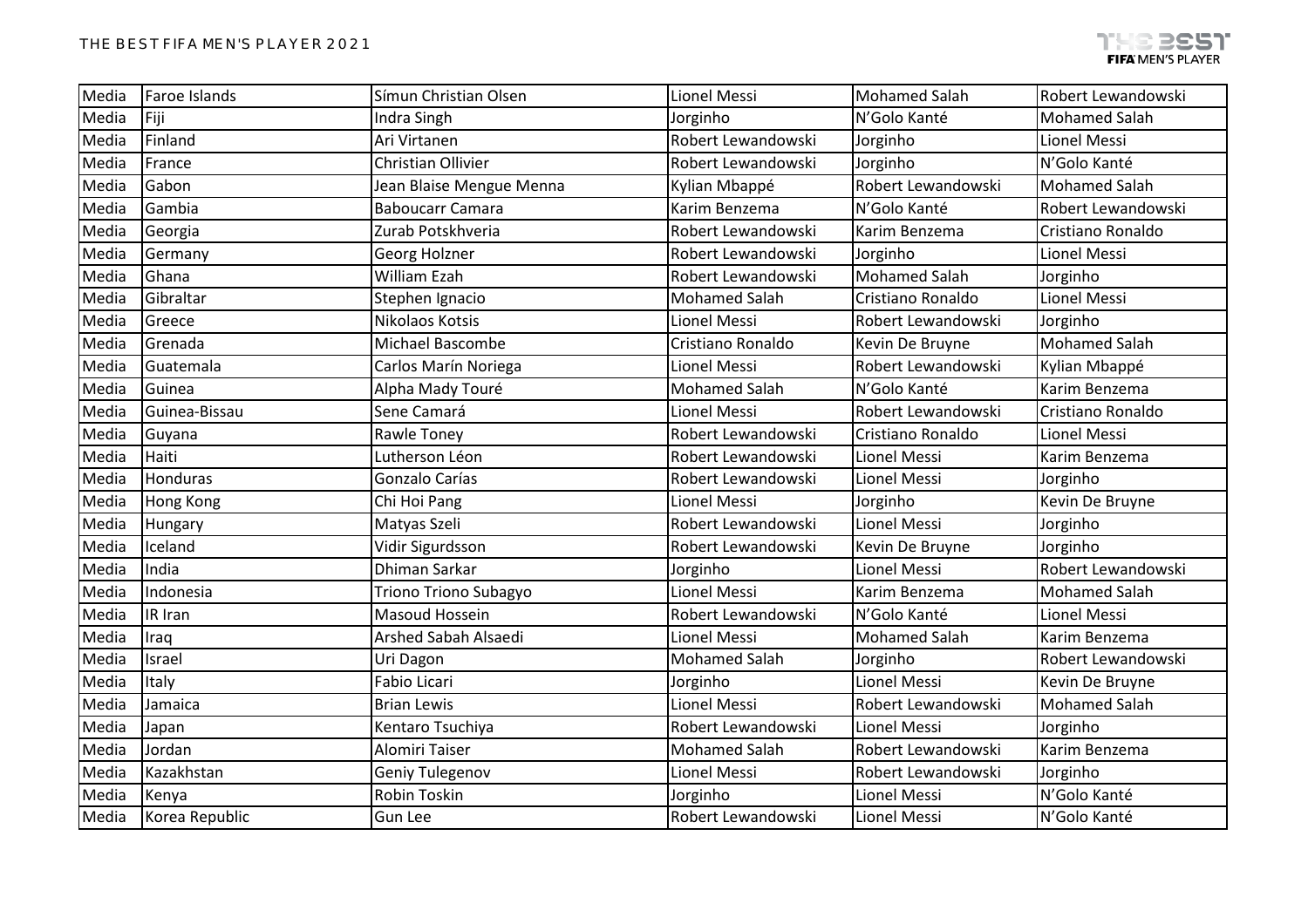| Media | Kosovo                 | Valon Konushevci                 | Lionel Messi         | Robert Lewandowski    | Jorginho              |
|-------|------------------------|----------------------------------|----------------------|-----------------------|-----------------------|
| Media | Kuwait                 | Sattam Al Sahli                  | <b>Mohamed Salah</b> | Lionel Messi          | Robert Lewandowski    |
| Media | <b>Kyrgyz Republic</b> | <b>Bakyt Shukuraliev</b>         | <b>Mohamed Salah</b> | Robert Lewandowski    | N'Golo Kanté          |
| Media | Laos                   | Ekasanh Thipphachack             | Robert Lewandowski   | <b>Erling Haaland</b> | Lionel Messi          |
| Media | Latvia                 | <b>Ilvars Koscinkevics</b>       | Robert Lewandowski   | Lionel Messi          | Jorginho              |
| Media | Lebanon                | Mike Chalhoub                    | Lionel Messi         | Jorginho              | N'Golo Kanté          |
| Media | Lesotho                | Moorosi Tsiane                   | Lionel Messi         | Robert Lewandowski    | Jorginho              |
| Media | Liberia                | Anthony Kokoi                    | Lionel Messi         | Robert Lewandowski    | N'Golo Kanté          |
| Media | Libya                  | Haithem Elamari                  | <b>Mohamed Salah</b> | Kevin De Bruyne       | Kylian Mbappé         |
| Media | Liechtenstein          | <b>Ernst Hasler</b>              | Jorginho             | N'Golo Kanté          | Lionel Messi          |
| Media | Lithuania              | <b>Mindaugas Augustis</b>        | Robert Lewandowski   | <b>Erling Haaland</b> | N'Golo Kanté          |
| Media | Luxembourg             | Petz Lahure                      | Jorginho             | Robert Lewandowski    | Karim Benzema         |
| Media | Macau                  | Pedro Maia                       | Lionel Messi         | Jorginho              | Robert Lewandowski    |
| Media | Madagascar             | Michel Ramboa                    | Robert Lewandowski   | Jorginho              | N'Golo Kanté          |
| Media | Malawi                 | Peter Kanjere                    | Lionel Messi         | Robert Lewandowski    | Cristiano Ronaldo     |
| Media | <b>Maldives</b>        | Shimaaz Ali                      | Lionel Messi         | Cristiano Ronaldo     | Robert Lewandowski    |
| Media | Mali                   | <b>Boubacar Diakité</b>          | Jorginho             | Robert Lewandowski    | Karim Benzema         |
| Media | Malta                  | <b>Jesmond Moore</b>             | <b>Mohamed Salah</b> | Kevin De Bruyne       | Jorginho              |
| Media | Mauritania             | Brahim Sow Deïna                 | Karim Benzema        | Jorginho              | Robert Lewandowski    |
| Media | <b>Mauritius</b>       | Azmaal Hydoo                     | Robert Lewandowski   | Karim Benzema         | Jorginho              |
| Media | Mexico                 | Francisco Javier González Chávez | Robert Lewandowski   | <b>Mohamed Salah</b>  | <b>Erling Haaland</b> |
| Media | Moldova                | Miron Goihman                    | Robert Lewandowski   | N'Golo Kanté          | Jorginho              |
| Media | Mongolia               | Enkhtuvshin Tserensodnom         | Robert Lewandowski   | Jorginho              | <b>Mohamed Salah</b>  |
| Media | Montenegro             | Danilo Mitrović                  | Robert Lewandowski   | N'Golo Kanté          | Lionel Messi          |
| Media | Montserrat             | <b>Basil Chambers</b>            | Cristiano Ronaldo    | Kevin De Bruyne       | Lionel Messi          |
| Media | Morocco                | Jalal Bouzrara                   | Robert Lewandowski   | Karim Benzema         | <b>Mohamed Salah</b>  |
| Media | Mozambique             | Narciso Nhacila                  | Robert Lewandowski   | Jorginho              | N'Golo Kanté          |
| Media | Namibia                | Hesron Ntusi Kapanga             | <b>Mohamed Salah</b> | Robert Lewandowski    | N'Golo Kanté          |
| Media | Netherlands            | Jaap de Groot                    | Lionel Messi         | N'Golo Kanté          | Robert Lewandowski    |
| Media | New Caledonia          | <b>Martin Charmasson</b>         | Jorginho             | Kevin De Bruyne       | Robert Lewandowski    |
| Media | New Zealand            | <b>Michael Trent Burgess</b>     | Lionel Messi         | Robert Lewandowski    | Karim Benzema         |
| Media | Nicaragua              | Marlon Guillermo Rosales Perez   | Lionel Messi         | N'Golo Kanté          | Robert Lewandowski    |
| Media | <b>Niger</b>           | Abdel Malik Koudizé              | Robert Lewandowski   | Jorginho              | Lionel Messi          |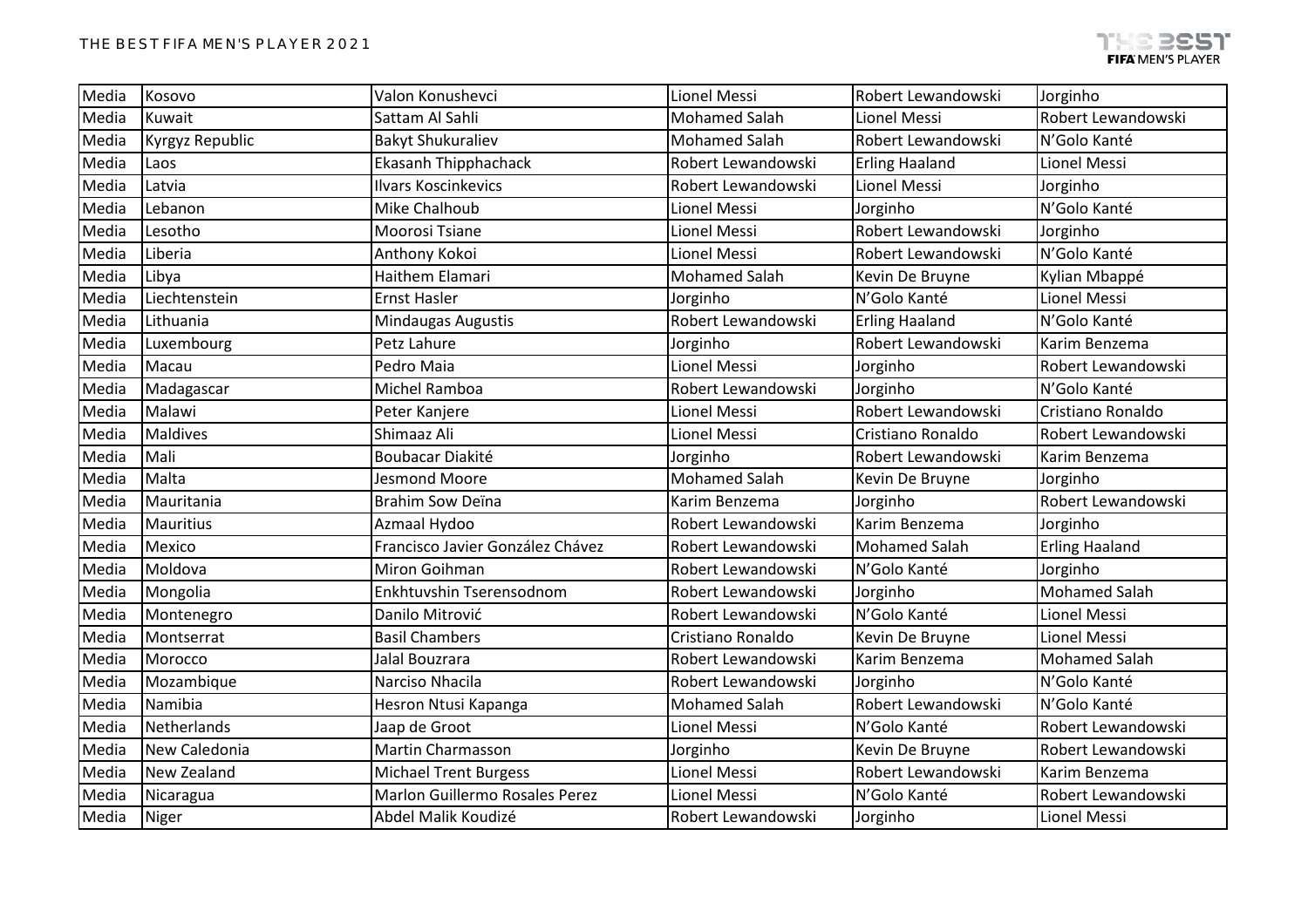| Media | Nigeria             | Christian Okpara               | N'Golo Kanté         | <b>Lionel Messi</b>   | <b>Mohamed Salah</b> |
|-------|---------------------|--------------------------------|----------------------|-----------------------|----------------------|
| Media | North Macedonia     | Mijalche Durgutov              | Robert Lewandowski   | Karim Benzema         | <b>Mohamed Salah</b> |
| Media | Northern Ireland    | <b>Mark Mcintosh</b>           | Robert Lewandowski   | Jorginho              | <b>Mohamed Salah</b> |
| Media | Norway              | Morten Pedersen                | Robert Lewandowski   | <b>Erling Haaland</b> | <b>Mohamed Salah</b> |
| Media | Oman                | <b>Ashok Purohit</b>           | Robert Lewandowski   | Kylian Mbappé         | Kevin De Bruyne      |
| Media | Pakistan            | Alam Zeb Safi                  | Robert Lewandowski   | Jorginho              | Lionel Messi         |
| Media | Palestine           | Majdi Qasem                    | <b>Mohamed Salah</b> | Karim Benzema         | N'Golo Kanté         |
| Media | Panama              | David Samudio Garay            | Robert Lewandowski   | Lionel Messi          | Cristiano Ronaldo    |
| Media | Paraguay            | Edgar Cantero Delgado          | Lionel Messi         | Cristiano Ronaldo     | Jorginho             |
| Media | Peru                | Pedro Eduardo Canelo Quispe    | Robert Lewandowski   | <b>Lionel Messi</b>   | Karim Benzema        |
| Media | Philippines         | Ryan Fenix                     | Lionel Messi         | Robert Lewandowski    | Jorginho             |
| Media | Poland              | <b>Michal Pol</b>              | Robert Lewandowski   | Lionel Messi          | Jorginho             |
| Media | Portugal            | Vítor Serpa                    | Robert Lewandowski   | Cristiano Ronaldo     | Karim Benzema        |
| Media | <b>Puerto Rico</b>  | Esteban Pagan                  | Robert Lewandowski   | <b>Lionel Messi</b>   | Kevin De Bruyne      |
| Media | Qatar               | Ali Almosllamani               | Karim Benzema        | <b>Mohamed Salah</b>  | Cristiano Ronaldo    |
| Media | Republic of Ireland | Philip Quinn                   | Robert Lewandowski   | <b>Mohamed Salah</b>  | Jorginho             |
| Media | Romania             | Theodor Jumatate               | Lionel Messi         | Robert Lewandowski    | Karim Benzema        |
| Media | Russia              | Oleg Koshelev                  | Robert Lewandowski   | Karim Benzema         | Jorginho             |
| Media | Rwanda              | Jean de Dieu Dukuze            | Robert Lewandowski   | <b>Mohamed Salah</b>  | Jorginho             |
| Media | San Marino          | Elia Gorini                    | Kylian Mbappé        | N'Golo Kanté          | Jorginho             |
| Media | Saudi Arabia        | Sultan Almohwas                | <b>Mohamed Salah</b> | Robert Lewandowski    | Jorginho             |
| Media | Scotland            | Stephen Halliday               | <b>Mohamed Salah</b> | Lionel Messi          | Kevin De Bruyne      |
| Media | Senegal             | Mamadou Salif Diallo           | Robert Lewandowski   | Jorginho              | <b>Mohamed Salah</b> |
| Media | Serbia              | Milan Rašević                  | Lionel Messi         | Robert Lewandowski    | <b>Mohamed Salah</b> |
| Media | Seychelles          | <b>Gerard Leonard Govinden</b> | Lionel Messi         | Robert Lewandowski    | N'Golo Kanté         |
| Media | Sierra Leone        | Sahr Morris Jr                 | Robert Lewandowski   | <b>Mohamed Salah</b>  | Cristiano Ronaldo    |
| Media | Singapore           | David Lee                      | Robert Lewandowski   | Jorginho              | Kevin De Bruyne      |
| Media | Slovakia            | Michal Zeman                   | Robert Lewandowski   | <b>Lionel Messi</b>   | Karim Benzema        |
| Media | Slovenia            | Anže Bašelj                    | Lionel Messi         | <b>Mohamed Salah</b>  | Kylian Mbappé        |
| Media | Solomon Islands     | Simon Abana                    | Robert Lewandowski   | Jorginho              | Lionel Messi         |
| Media | Somalia             | <b>Gamadiid Guurre</b>         | Lionel Messi         | N'Golo Kanté          | Kevin De Bruyne      |
| Media | South Africa        | Robert Marawa                  | Robert Lewandowski   | <b>Mohamed Salah</b>  | Karim Benzema        |
| Media | South Sudan         | John Kayanga                   | <b>Mohamed Salah</b> | Robert Lewandowski    | Jorginho             |